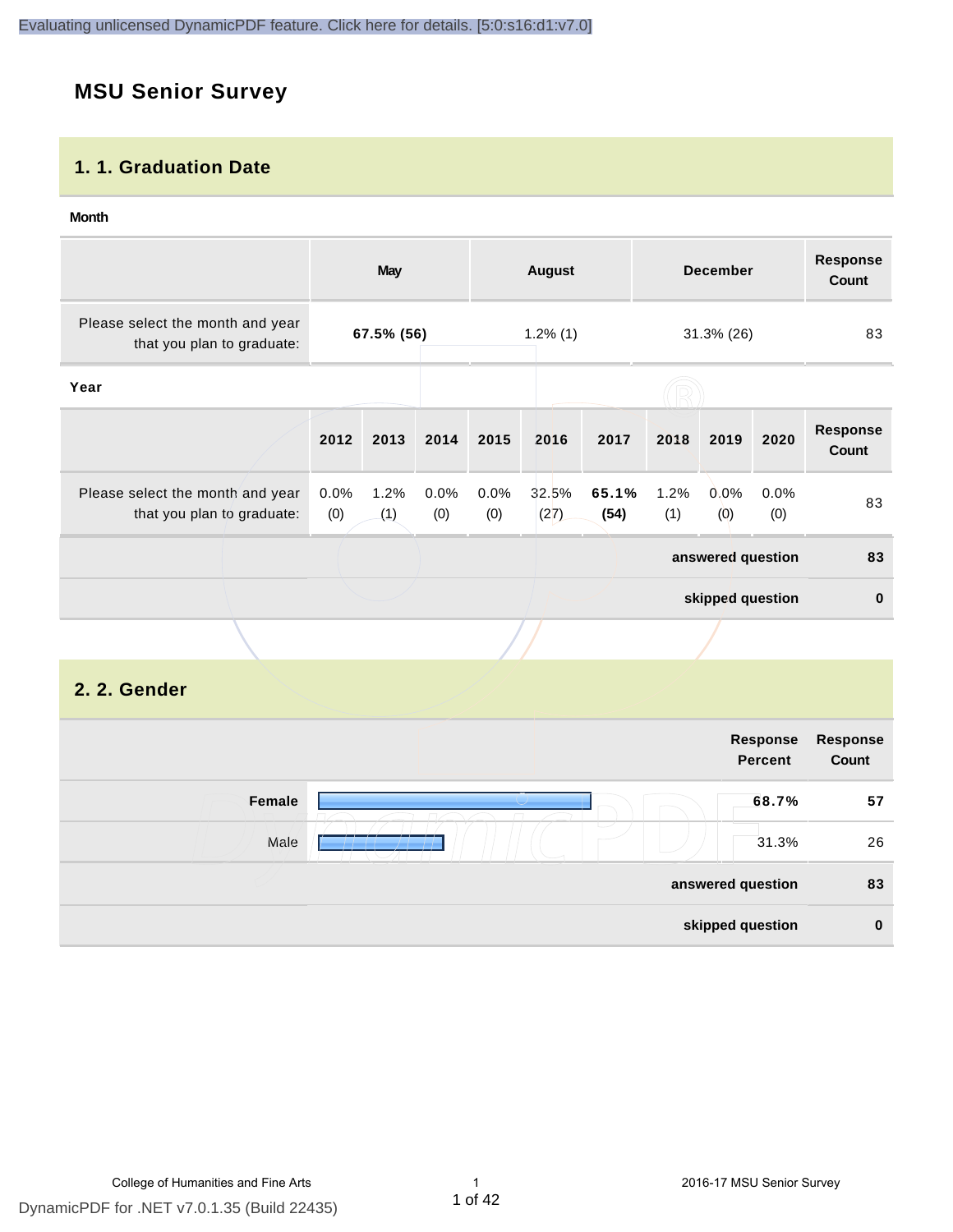### **3. 3. Ethnic Background**

|                                           |                | <b>Response</b><br>Percent | <b>Response</b><br>Count |
|-------------------------------------------|----------------|----------------------------|--------------------------|
| White                                     |                | 91.5%                      | 75                       |
| Black/African-American                    |                | 4.9%                       | $\overline{4}$           |
| Asian                                     | $\blacksquare$ | 2.4%                       | $\overline{2}$           |
| Hispanic/Latino                           |                | 0.0%                       | $\pmb{0}$                |
| American Indian/Alaskan Native            |                | 0.0%                       | $\mbox{O}$               |
| Native Hawaiian/Other Pacific<br>Islander |                | 0.0%                       | $\,0\,$                  |
| Two or more races                         | $\blacksquare$ | 1.2%                       | $\mathbf{1}$             |
|                                           |                | answered question          | 82                       |
|                                           |                | skipped question           | 1                        |
|                                           |                |                            |                          |

# **4. 4. Are you a U.S. citizen?**

|     |                                             | Response<br><b>Percent</b> | Response<br>Count |
|-----|---------------------------------------------|----------------------------|-------------------|
| Yes |                                             | 97.6%                      | 80                |
| No  | $\left(\begin{array}{c} \end{array}\right)$ | 2.4%                       | 2                 |
|     |                                             | answered question          | 82                |
|     |                                             | skipped question           |                   |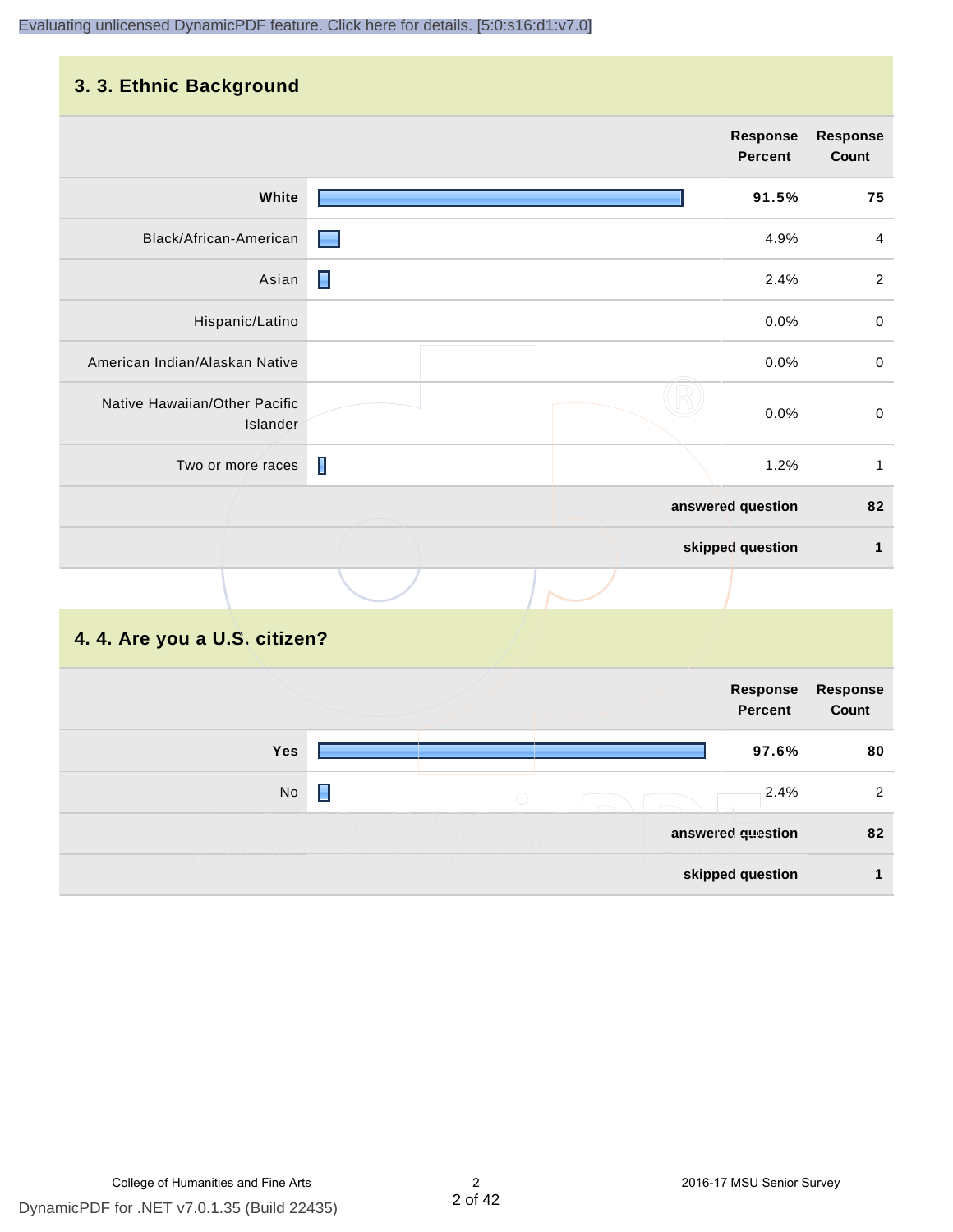# **5. 5. What is your residency classification at MSU? Response Response Percent Count In-state 84.3% 70** Out-of-state **14.5%** 12 International **1.2%** 1 **answered question 83 skipped question 0** DynamicPDF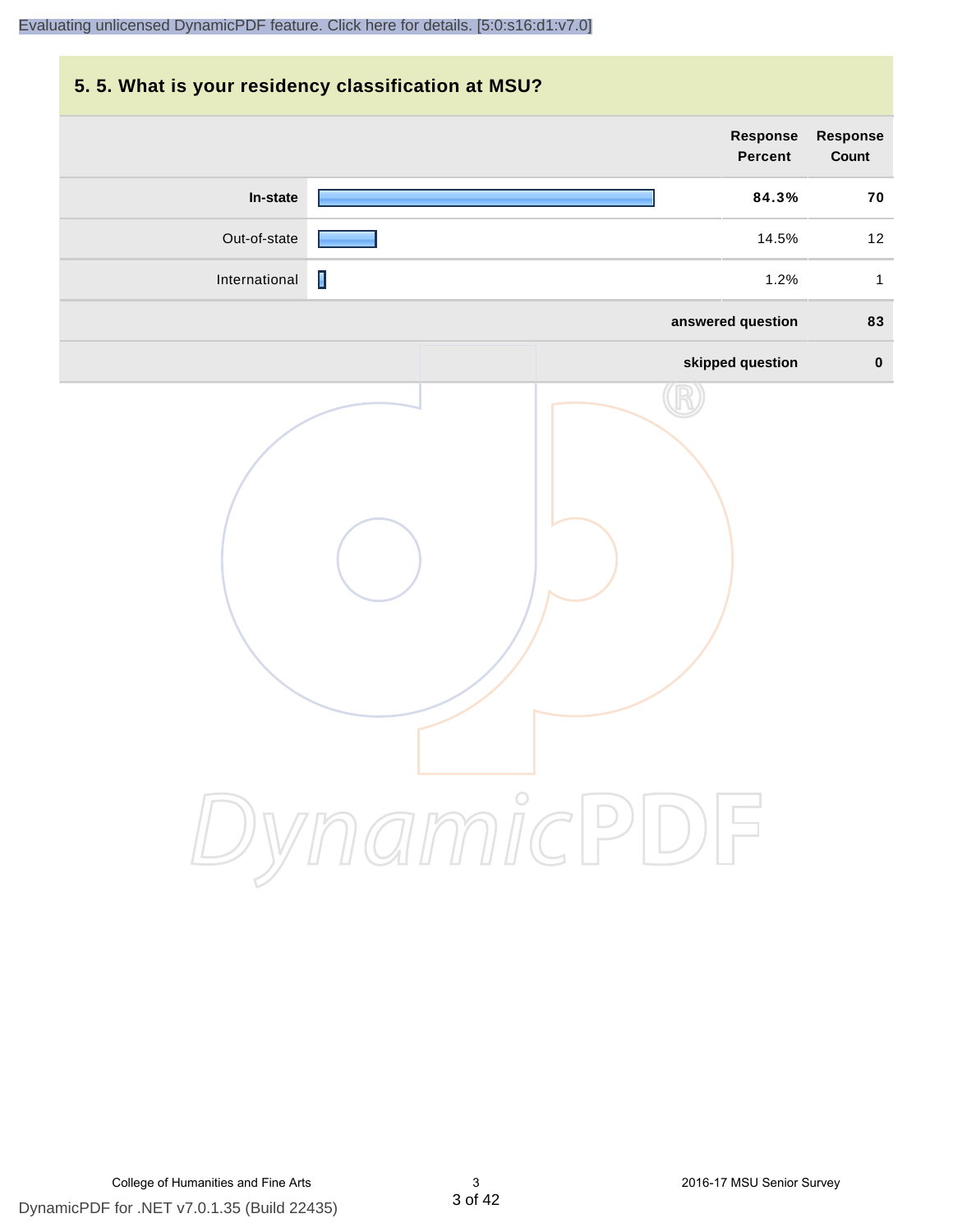| 5.5. What is your residency classification at MSU? |          |
|----------------------------------------------------|----------|
| answered question                                  | 83       |
| skipped question                                   | $\bf{0}$ |

#### **6. 6. Age**

|               |                | Response<br><b>Percent</b> | <b>Response</b><br>Count |
|---------------|----------------|----------------------------|--------------------------|
| 24 or younger |                | 77.1%                      | 64                       |
| 25-34         |                | 14.5%                      | 12                       |
| $35 - 44$     |                | 7.2%                       | 6                        |
| 45 or older   | $\blacksquare$ | 1.2%                       |                          |
|               |                | answered question          | 83                       |
|               |                | skipped question           | $\bf{0}$                 |

#### **7. 7. Has either of your parents received a bachelor's degree?**

|     | Response<br>Percent | Response<br>Count |
|-----|---------------------|-------------------|
| Yes | 53.7%               | 44                |
| No  | 46.3%               | 38                |
|     | answered question   | 82                |
|     | skipped question    |                   |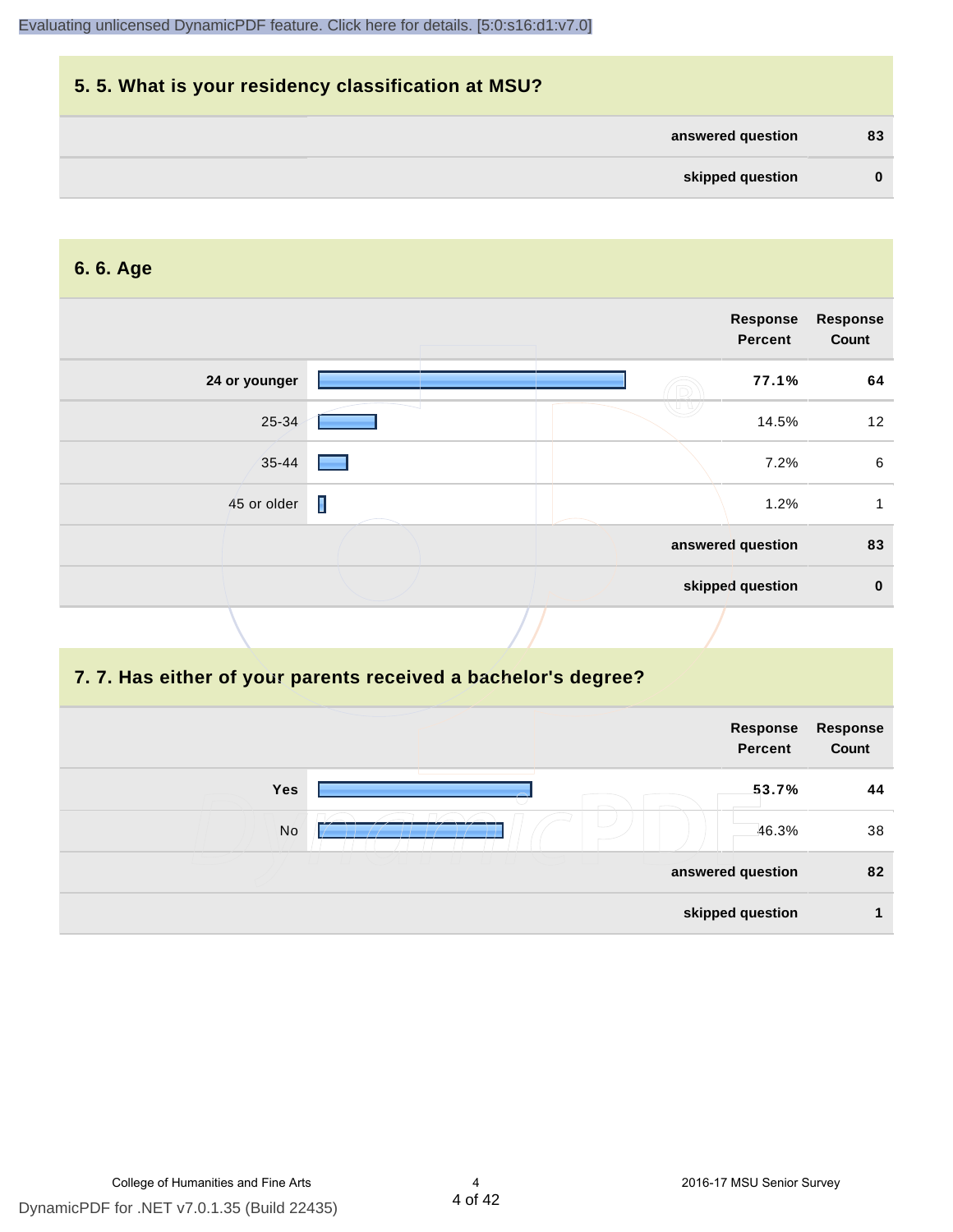#### **8. 8. Has either of your parents received a degree from MSU?**

| Response<br>Count | Response<br><b>Percent</b> |           |
|-------------------|----------------------------|-----------|
| 12                | 14.5%                      | Yes       |
| 71                | 85.5%                      | <b>No</b> |
| 83                | answered question          |           |
| $\bf{0}$          | skipped question           |           |

| 9.9. What was your original entry status to MSU?    |                                   |                          |
|-----------------------------------------------------|-----------------------------------|--------------------------|
|                                                     | <b>Response</b><br><b>Percent</b> | <b>Response</b><br>Count |
| Freshman                                            | 74.7%                             | 62                       |
| Transfer from community<br>college/technical school | 18.1%                             | 15                       |
| Transfer from 4-yr institution                      | 7.2%                              | 6                        |
|                                                     | answered question                 | 83                       |
|                                                     | skipped question                  | $\bf{0}$                 |

**10. 10. How many credits were transferred?**

| <b>Response</b><br>Count | Response<br><b>Percent</b> |                    |
|--------------------------|----------------------------|--------------------|
| 2                        | 9.5%                       | 12 or fewer        |
| 3                        | 14.3%                      | 13-30              |
| 9                        | 42.9%                      | $31 - 60$          |
| $\overline{7}$           | 33.3%                      | Over <sub>60</sub> |
| 21                       | answered question          |                    |
| 62                       | skipped question           |                    |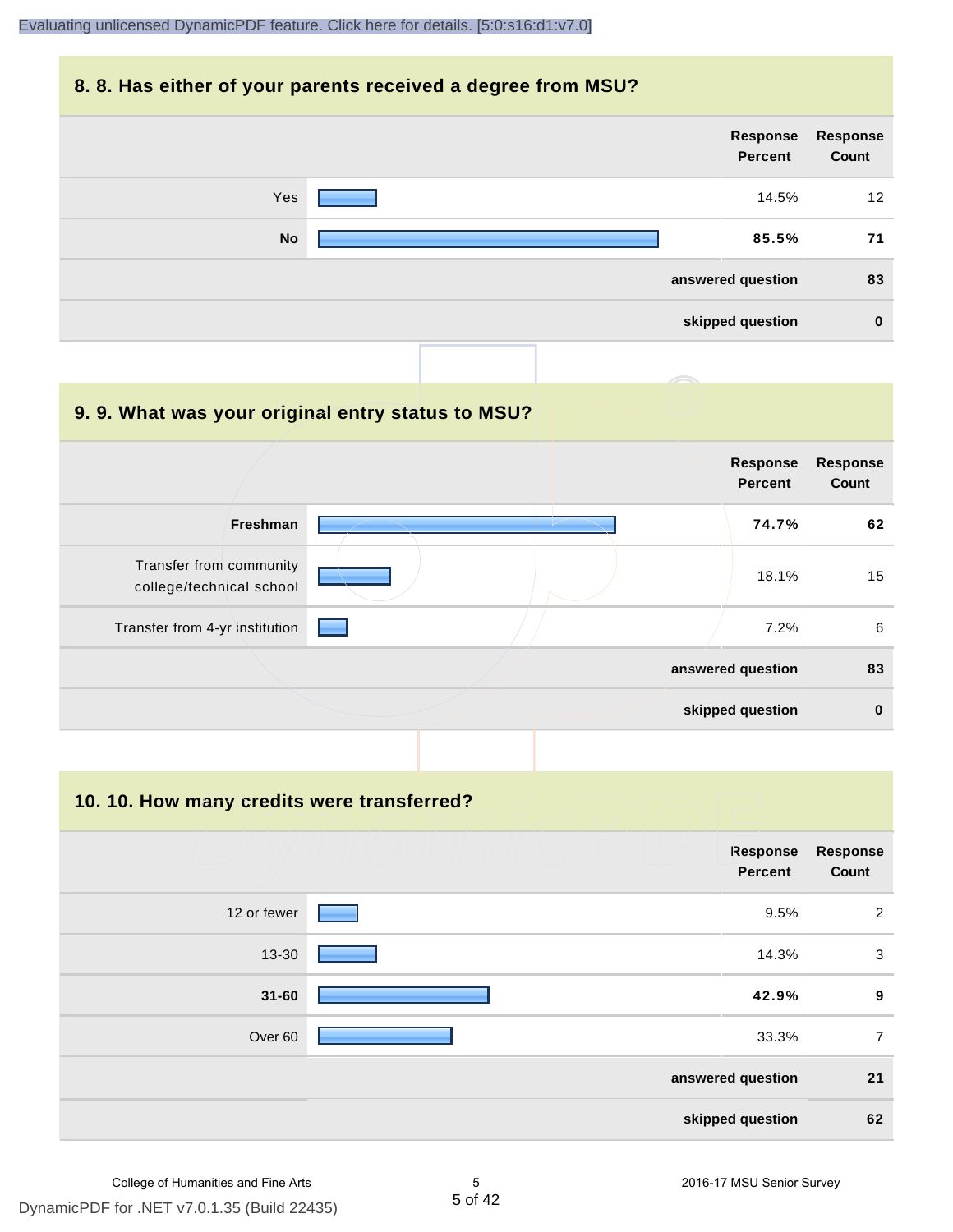#### **11. 11. Approximately what percent of your University Studies (general education) classes did you take at MSU?**

|                            |                                                      | <b>Response</b><br><b>Percent</b> |       | <b>Response</b><br><b>Count</b> |
|----------------------------|------------------------------------------------------|-----------------------------------|-------|---------------------------------|
| <b>Under 25%</b>           |                                                      |                                   | 47.6% | 10                              |
| 25-49%                     |                                                      |                                   | 19.0% | 4                               |
| 50-74%                     |                                                      |                                   | 28.6% | $\,6\,$                         |
| 75-100%                    |                                                      |                                   | 4.8%  | $\mathbf{1}$                    |
|                            |                                                      | answered question                 |       | 21                              |
|                            |                                                      | skipped question                  |       | 62                              |
|                            |                                                      |                                   |       |                                 |
|                            | 12. 12. What has been your attendance status at MSU? |                                   |       |                                 |
|                            |                                                      | <b>Response</b><br><b>Percent</b> |       | <b>Response</b><br><b>Count</b> |
| <b>Primarily full-time</b> |                                                      |                                   | 98.8% | 82                              |
| Primarily part-time        | П                                                    |                                   | 1.2%  | $\mathbf{1}$                    |
|                            |                                                      | answered question                 |       | 83                              |
|                            |                                                      | skipped question                  |       | $\pmb{0}$                       |
|                            | $\bigcap$                                            |                                   |       |                                 |

DynamicPDF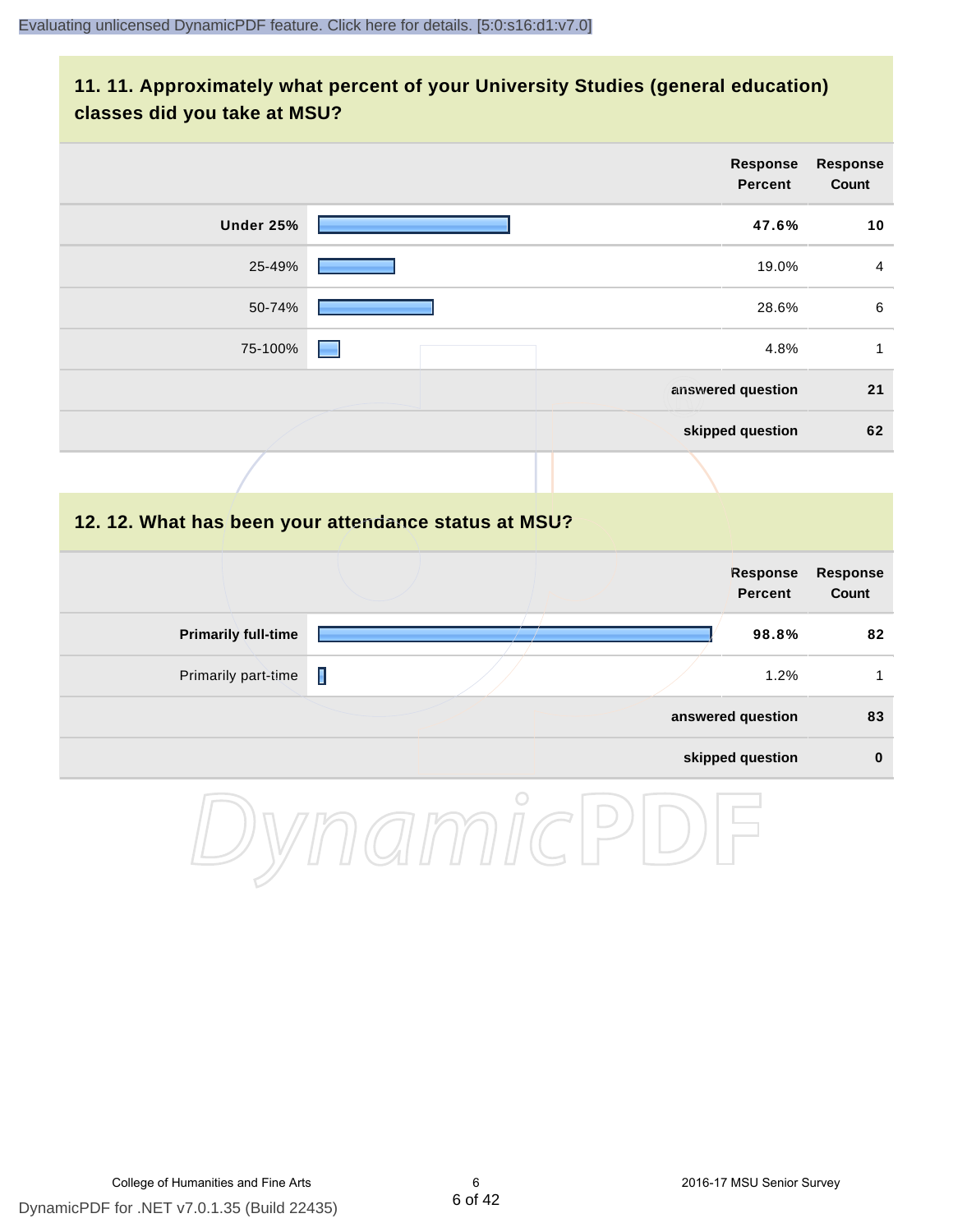# **13. 13. In which Residential College are you a member?**

|                            | <b>Response</b><br>Percent | <b>Response</b><br>Count |
|----------------------------|----------------------------|--------------------------|
| Do not know                | 7.2%                       | 6                        |
| <b>Clark College</b>       | 13.3%                      | 11                       |
| Elizabeth College          | 13.3%                      | 11                       |
| Franklin-Springer Colleges | 8.4%                       | $\overline{7}$           |
| <b>Hart College</b>        | 14.5%                      | $12$                     |
| <b>Hester College</b>      | 9.6%                       | $\,8\,$                  |
| <b>Regents College</b>     | 12.0%                      | $10$                     |
| Richmond College           | 9.6%                       | $\,8\,$                  |
| White College              | 12.0%                      | 10                       |
|                            | answered question          | 83                       |
|                            | skipped question           | $\pmb{0}$                |

DynamicPDF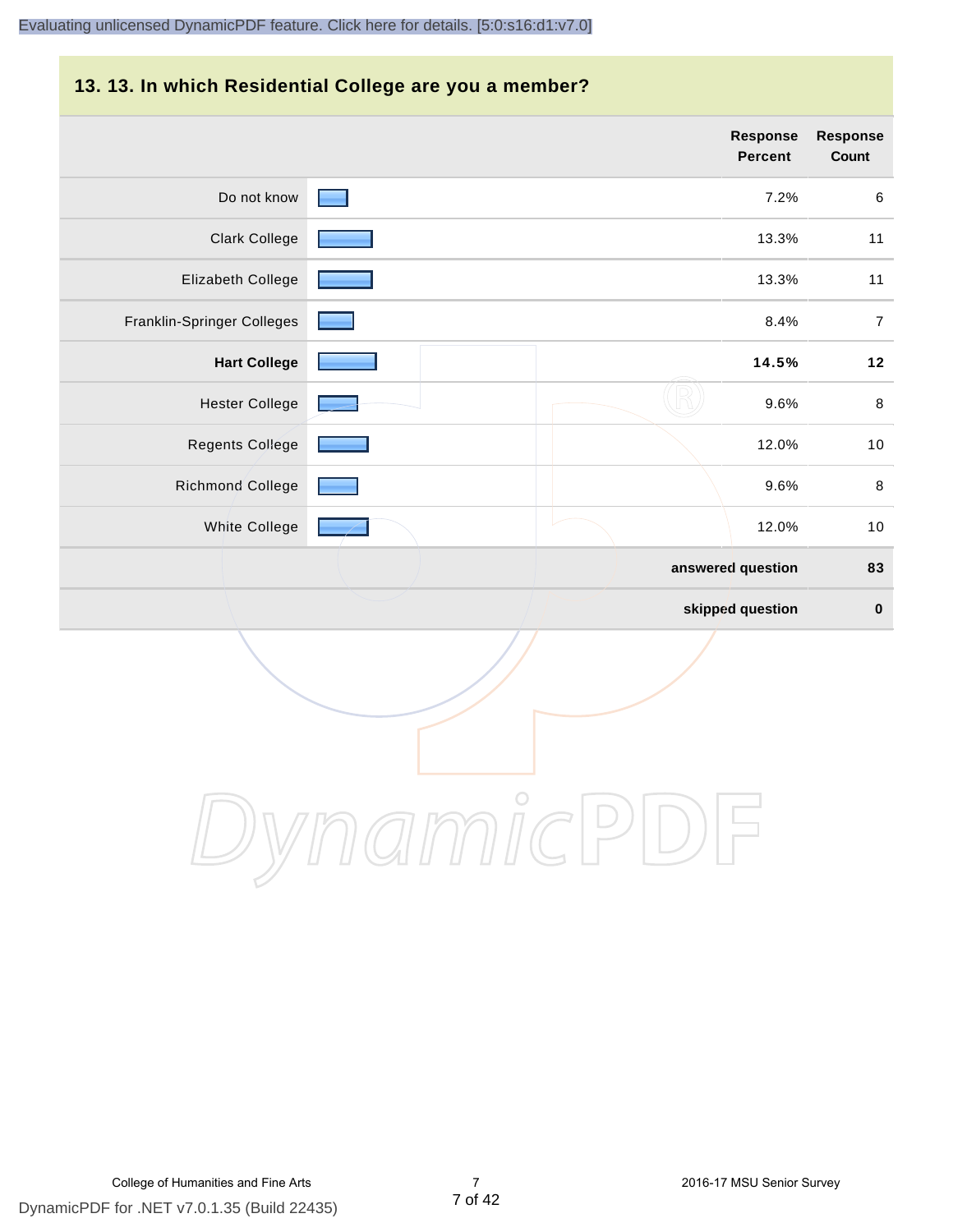| 13. 13. In which Residential College are you a member? |          |
|--------------------------------------------------------|----------|
| answered question                                      | 83       |
| skipped question                                       | $\bf{0}$ |

# **14. 14. Have you ever received any type of Financial Aid while at MSU? (scholarships, grants, work-study, etc.)**



**15. 15. How many years will it take you to complete your degree from the point of your initial enrollment in college (including any time at a previous institution)?**

|               |                     | <b>Response</b><br>Percent | <b>Response</b><br>Count |
|---------------|---------------------|----------------------------|--------------------------|
| Two           | <b>Filte</b>        | 4.8%                       | $\overline{4}$           |
| Three         | $\bigcirc$          | 6.0%                       | $\overline{5}$           |
| Four          | $\mathbf{1}$<br>- - | 51.8%                      | 43                       |
| Five          |                     | 24.1%                      | 20                       |
| Six           |                     | 6.0%                       | $\sqrt{5}$               |
| More than six |                     | 7.2%                       | $\,6\,$                  |
|               |                     | answered question          | 83                       |
|               |                     | skipped question           | $\pmb{0}$                |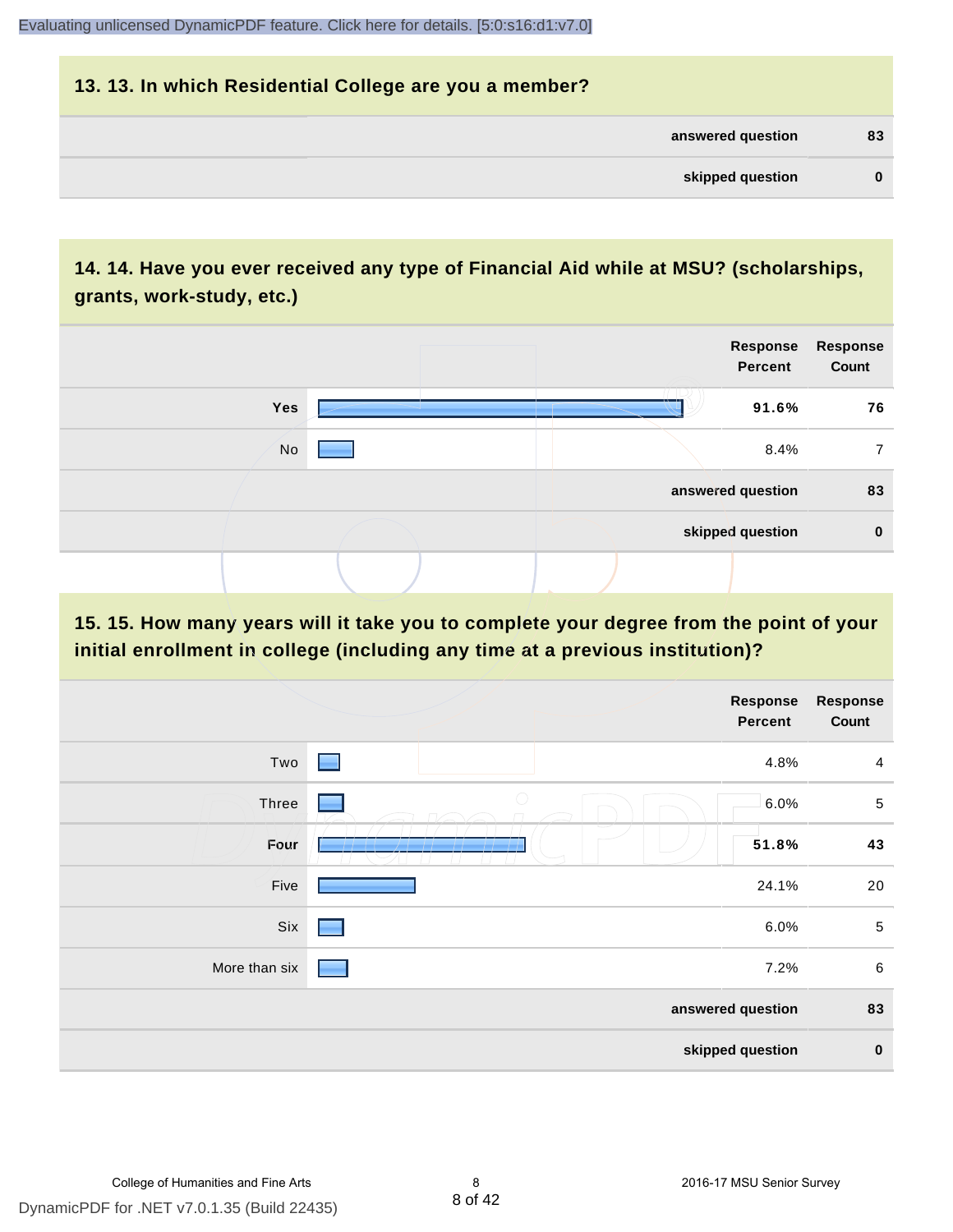#### **16. 16. In what range does your grade point average fall?**

|                |                | Response<br>Percent | Response<br>Count |
|----------------|----------------|---------------------|-------------------|
| Less than 2.00 |                | $0.0\%$             | $\mathbf 0$       |
| 2.00-2.50      | $\blacksquare$ | 1.2%                | $\mathbf{1}$      |
| 2.51-3.00      |                | 18.1%               | $15\,$            |
| $3.01 - 3.50$  |                | 39.8%               | 33                |
| $3.51 - 4.00$  |                | 41.0%               | 34                |
|                |                | answered question   | 83                |
|                |                | skipped question    | $\pmb{0}$         |
|                |                |                     |                   |

DynamicPDF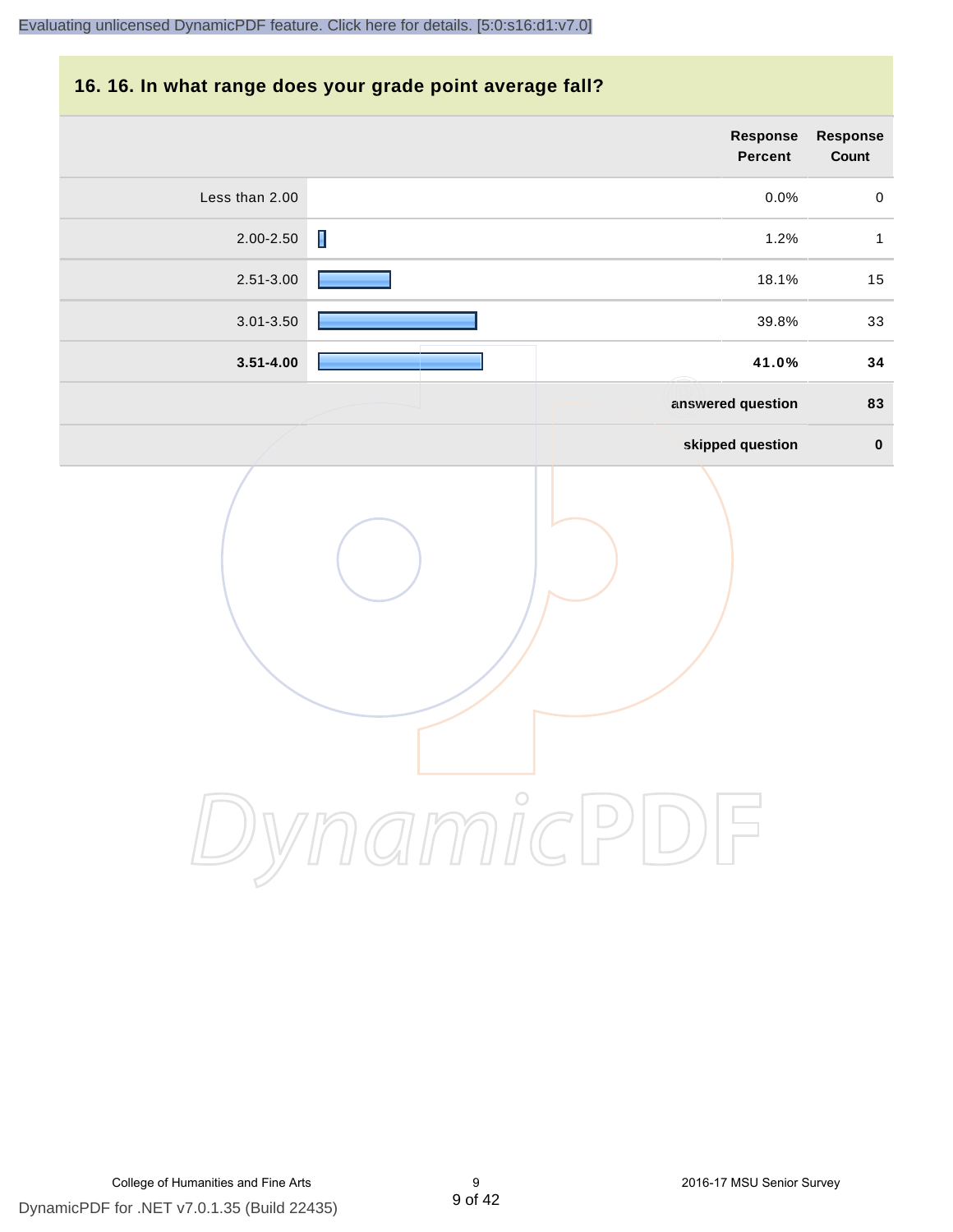|                                                          | <b>Response</b><br><b>Percent</b> | <b>Response</b><br><b>Count</b> |
|----------------------------------------------------------|-----------------------------------|---------------------------------|
| Accounting                                               | 0.0%                              | $\pmb{0}$                       |
| Advertising                                              | 0.0%                              | $\boldsymbol{0}$                |
| Agricultural Science & Technology<br>(associate's)       | 0.0%                              | $\pmb{0}$                       |
| Agricultural Science (bachelor's)                        | 0.0%                              | $\mathbf 0$                     |
| Animal Technology/Animal-Equine                          | 0.0%                              | $\mathbf 0$                     |
| Animal Technology/Vet Tech,<br>Pre-Vet                   | 0.0%                              | $\mathbf 0$                     |
| <b>Applied Physics</b>                                   | 0.0%                              | $\mathbf 0$                     |
| Art                                                      | 12.0%                             | 10                              |
| <b>Athletic Training</b>                                 | 0.0%                              | $\,0\,$                         |
| Biology                                                  | 0.0%                              | $\boldsymbol{0}$                |
| <b>Business Administration</b><br>(associate's)          | 0.0%                              | $\pmb{0}$                       |
| <b>Business Administration</b><br>(bachelor's)           | $\bigcirc$<br>0.0%                | $\boldsymbol{0}$                |
| <b>Career &amp; Technical Education</b><br>(associate's) | 0.0%                              | $\mathbf 0$                     |
| <b>Career &amp; Technical Education</b><br>(bachelor's)  | 0.0%                              | $\pmb{0}$                       |
| Chemistry                                                | 0.0%                              | $\pmb{0}$                       |
| Civil Engineering Technology<br>(associate's)            | 0.0%                              | $\pmb{0}$                       |
|                                                          | answered question                 | 83                              |
|                                                          | skipped question                  | $\pmb{0}$                       |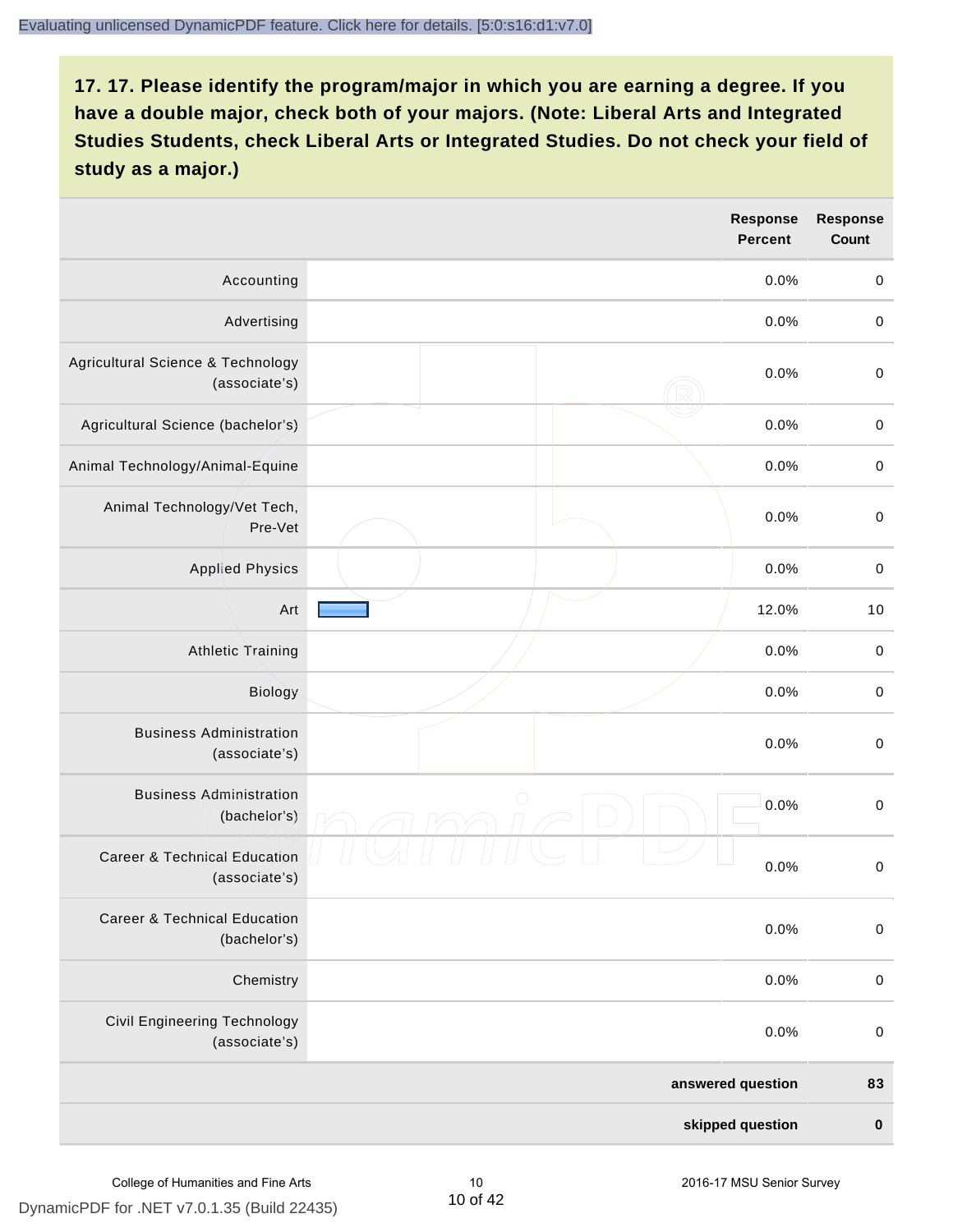| <b>Civil Engineering Technology</b><br>(bachelor's) |                | 0.0%              | $\mathbf 0$      |
|-----------------------------------------------------|----------------|-------------------|------------------|
| <b>Communication Disorders</b>                      |                | 0.0%              | $\mathbf 0$      |
| <b>Community Health</b>                             |                | 0.0%              | $\pmb{0}$        |
| <b>Computer Information Systems</b>                 |                | 0.0%              | $\pmb{0}$        |
| <b>Computer Science</b>                             |                | 0.0%              | $\pmb{0}$        |
| Creative Writing (BFA)                              | П              | 2.4%              | $\boldsymbol{2}$ |
| Criminal Justice                                    | П              | 1.2%              | $\mathbf{1}$     |
| Economics                                           | Π              | 2.4%              | $\boldsymbol{2}$ |
| <b>Electromechanical Engineering</b><br>Technology  |                | 0.0%              | $\mathbf 0$      |
| <b>Elementary School Education</b>                  |                | 0.0%              | $\mathbf 0$      |
| Engineering Graphics & Design                       |                | 0.0%              | $\pmb{0}$        |
| <b>Engineering Physics</b>                          |                | 0.0%              | $\mathbf 0$      |
| English                                             |                | 10.8%             | 9                |
| English Education (TESOL)                           | $\bigcirc$     | 6.0%              | $\mathbf 5$      |
| <b>Exercise Science</b>                             |                | 0.0%              | $\pmb{0}$        |
| Finance                                             |                | 0.0%              | $\mathbf 0$      |
| French                                              | $\blacksquare$ | 1.2%              | $\mathbf{1}$     |
| General Studies (associate's)                       |                | 0.0%              | $\mathbf 0$      |
| Geosciences                                         |                | 0.0%              | $\mathbf 0$      |
| German                                              | Ε              | 2.4%              | $\boldsymbol{2}$ |
|                                                     |                | answered question | 83               |
|                                                     |                | skipped question  | $\pmb{0}$        |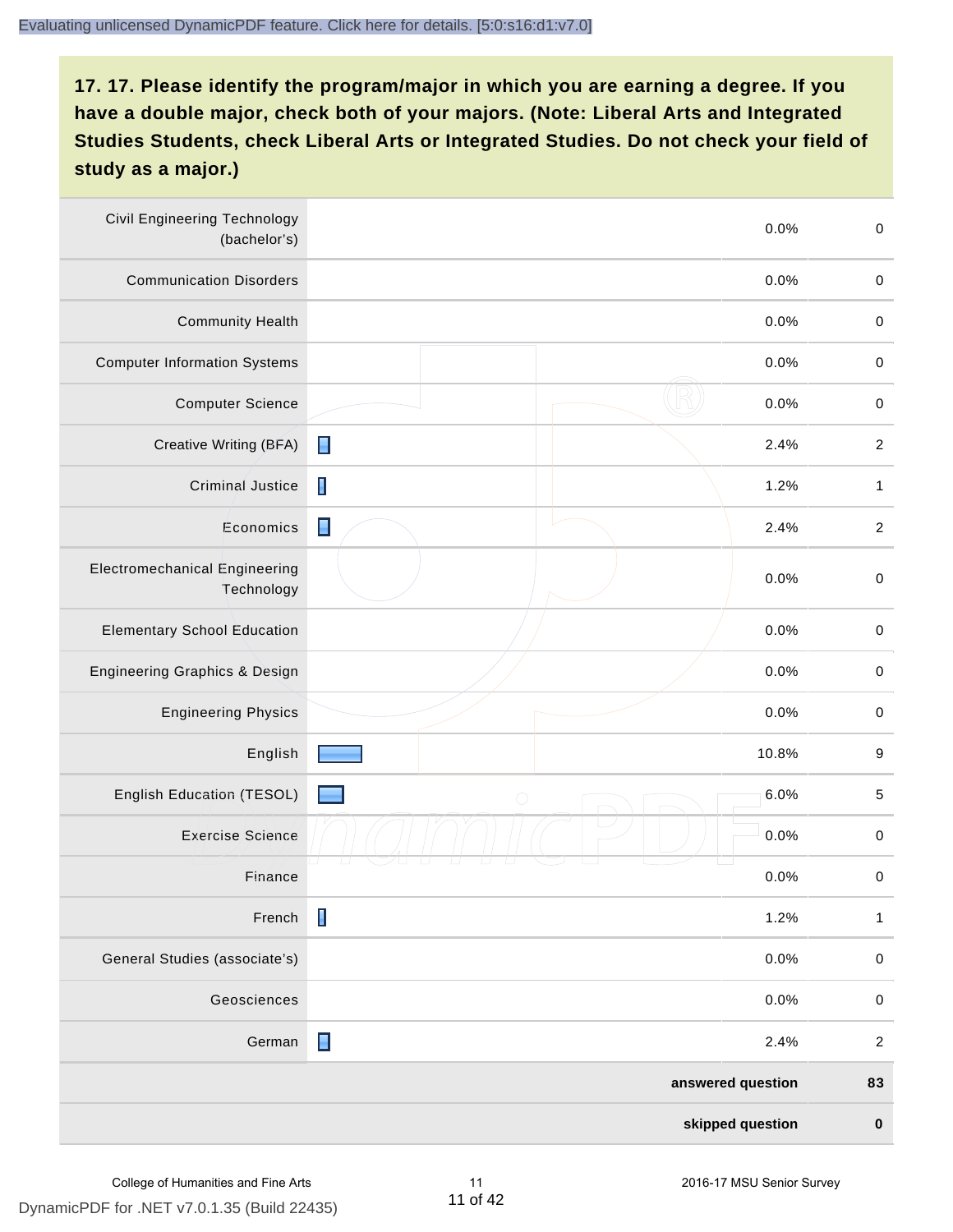| <b>Graphic Communications Media</b>            |                 | 0.0%              | $\,0\,$     |
|------------------------------------------------|-----------------|-------------------|-------------|
| <b>Health &amp; Physical Education</b>         |                 | 0.0%              | $\mathbf 0$ |
| <b>Health Information Administration</b>       |                 | 0.0%              | $\pmb{0}$   |
| History                                        |                 | 9.6%              | $\,8\,$     |
| <b>Industrial Technology</b><br>(associate's)  |                 | 0.0%              | $\mathbf 0$ |
| Integrated Studies (BIS)                       |                 | 0.0%              | $\mathbf 0$ |
| Interdisciplinary Early Childhood<br>Education |                 | 0.0%              | $\mathbf 0$ |
| <b>Interior Design</b>                         |                 | 0.0%              | $\mathbf 0$ |
| <b>International Business</b>                  |                 | 0.0%              | $\mathbf 0$ |
| <b>International Studies</b>                   |                 | 4.8%              | 4           |
| Japanese                                       |                 | 4.8%              | 4           |
| Journalism                                     |                 | 0.0%              | $\mathbf 0$ |
| Learning & Behavior Disorders                  |                 | 0.0%              | $\mathbf 0$ |
| <b>Liberal Arts</b>                            | Е<br>$\bigcirc$ | 2.4%              | $\sqrt{2}$  |
| Logistics & Supply Chain<br>Management         |                 | 0.0%              | $\mathbf 0$ |
| Management                                     |                 | 0.0%              | $\pmb{0}$   |
| <b>Manufacturing Technology</b>                |                 | 0.0%              | $\mathbf 0$ |
| Marketing                                      |                 | 0.0%              | $\mathbf 0$ |
| Mathematics                                    |                 | 0.0%              | $\,0\,$     |
|                                                |                 | answered question | 83          |
|                                                |                 | skipped question  | $\pmb{0}$   |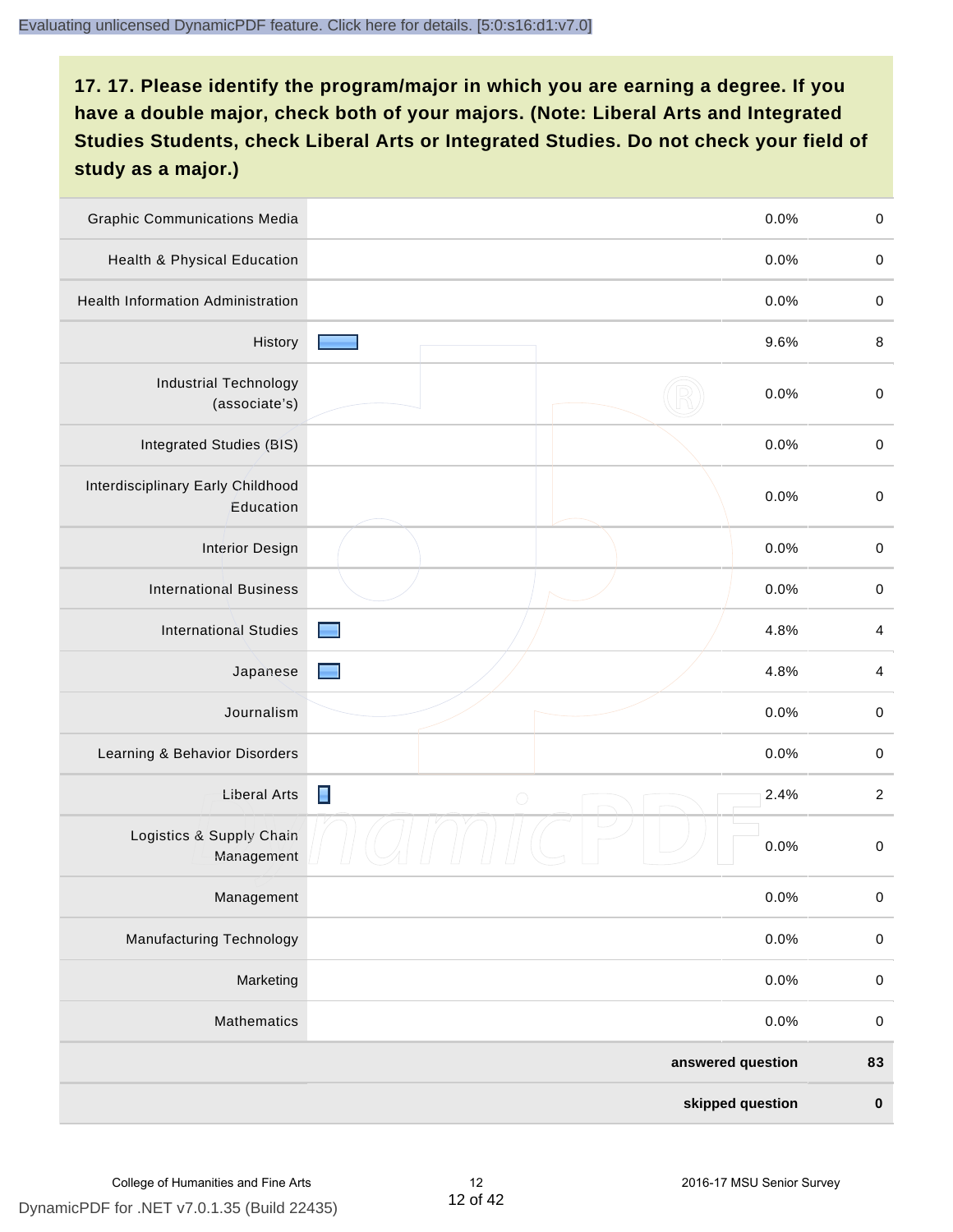| Middle School Education                   | 0.0%                    | $\,0\,$                   |
|-------------------------------------------|-------------------------|---------------------------|
| Music                                     | 12.0%                   | 10                        |
| <b>Music Business</b>                     | 3.6%<br>▬               | $\sqrt{3}$                |
| Nonprofit Leadership Studies              | $\blacksquare$<br>3.6%  | $\ensuremath{\mathsf{3}}$ |
| Nursing                                   | 0.0%                    | $\pmb{0}$                 |
| Nursing/RN to BSN                         | 0.0%                    | $\pmb{0}$                 |
| Nutrition, Dietetics, & Food Mgmt         | 0.0%                    | $\pmb{0}$                 |
| Occupational Safety and Health            | 0.0%                    | $\pmb{0}$                 |
| Organizational Communication              | 0.0%                    | $\pmb{0}$                 |
| Philosophy                                | 0.0%                    | $\pmb{0}$                 |
| Physics                                   | 0.0%                    | $\pmb{0}$                 |
| <b>Political Science</b>                  | 4.8%                    | $\overline{\mathbf{4}}$   |
|                                           |                         |                           |
| Psychology                                | 22.9%                   | 19                        |
| <b>Public Administration</b>              | 0.0%                    | $\pmb{0}$                 |
| <b>Public Relations</b>                   | Ε<br>2.4%<br>$\bigcirc$ | $\sqrt{2}$                |
| <b>Recreation &amp; Leisure Services</b>  | 0.0%                    | $\pmb{0}$                 |
| Social Work                               | 0.0%                    | $\pmb{0}$                 |
| Sociology                                 | Π<br>2.4%               | $\sqrt{2}$                |
| Spanish                                   | $\blacksquare$<br>2.4%  | $\sqrt{2}$                |
| <b>Telecommunications Systems</b><br>Mgmt | 0.0%                    | $\mathbf 0$               |
|                                           | answered question       | 83                        |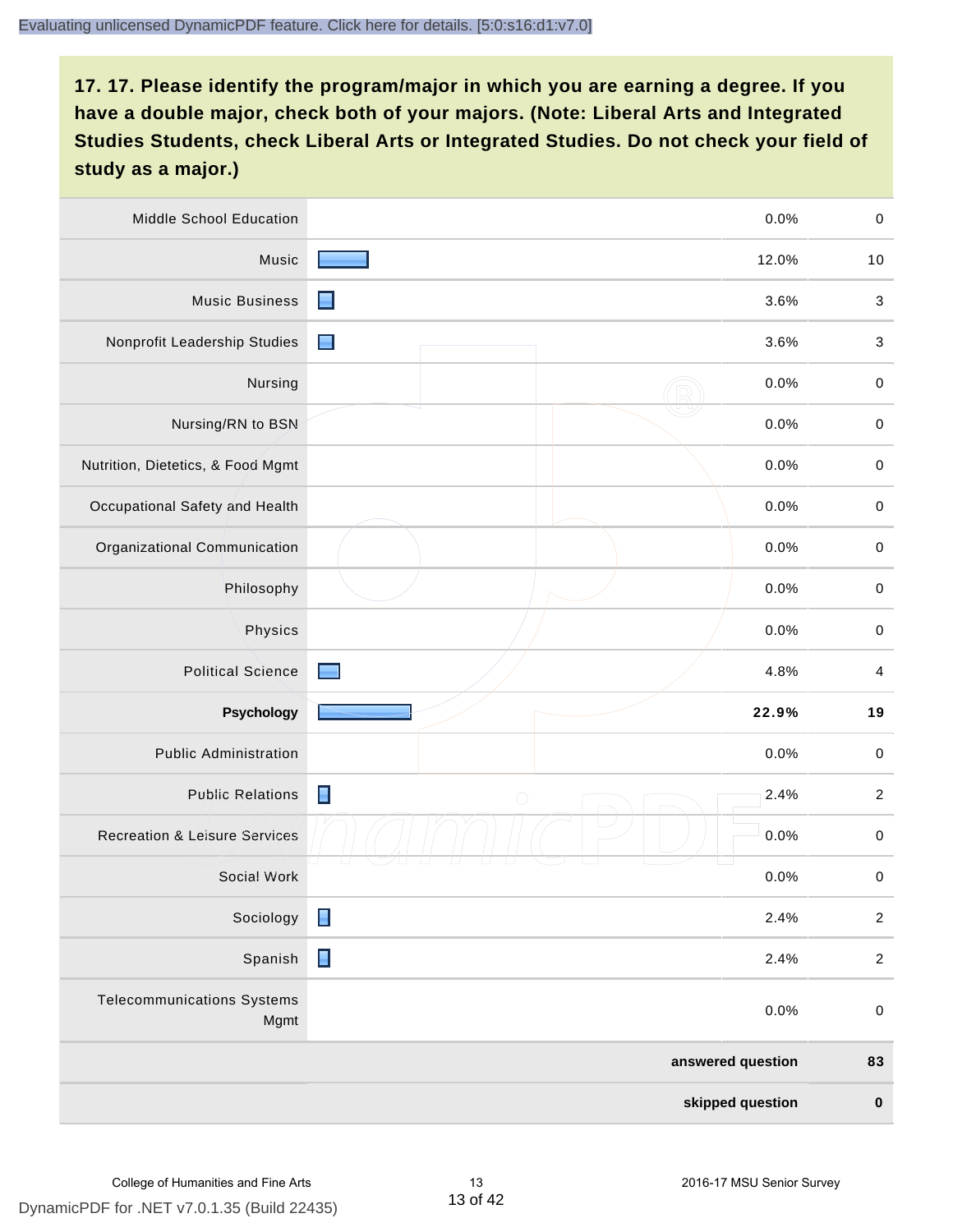| 0        | $0.0\%$           | <b>Television Production</b>    |
|----------|-------------------|---------------------------------|
|          | Ι<br>1.2%         | Theatre                         |
| $\Omega$ | $0.0\%$           | Wildlife & Conservation Biology |
| 83       | answered question |                                 |
| $\bf{0}$ | skipped question  |                                 |
|          |                   |                                 |

#### **18. 20. What is the highest degree you eventually hope to receive?**

|               |  | <b>Response</b><br><b>Percent</b> | <b>Response</b><br>Count |
|---------------|--|-----------------------------------|--------------------------|
| Associate     |  | 0.0%                              | $\mathbf 0$              |
| Baccalaureate |  | 26.5%                             | 22                       |
| Graduate      |  | 57.8%                             | 48                       |
| Professional  |  | 15.7%                             | 13                       |
|               |  | answered question                 | 83                       |
|               |  | skipped question                  | $\mathbf 0$              |
|               |  |                                   |                          |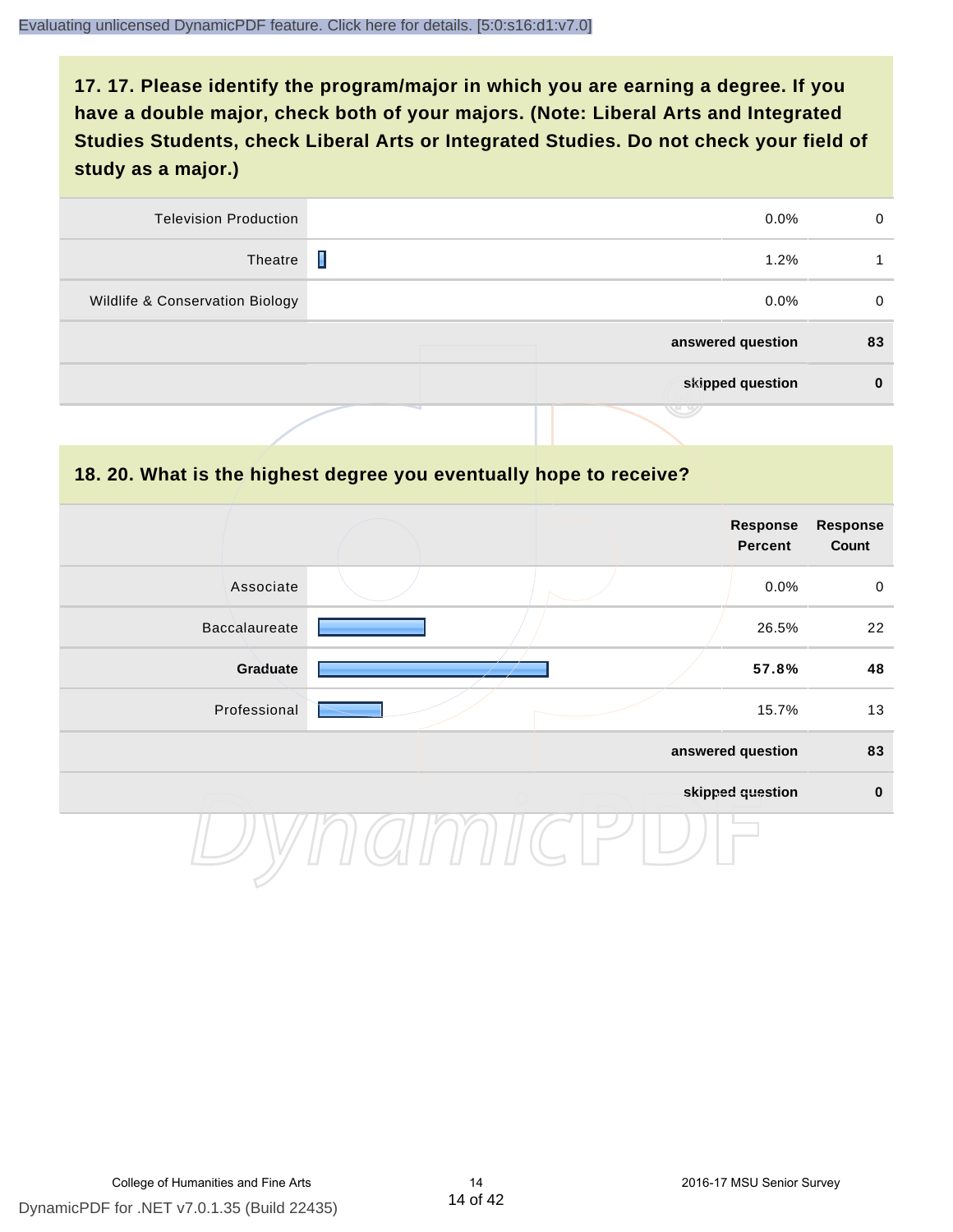| 19. 21. Which best describes your situation? |                                   |                                 |
|----------------------------------------------|-----------------------------------|---------------------------------|
|                                              | <b>Response</b><br><b>Percent</b> | <b>Response</b><br><b>Count</b> |
| Did not change major/area                    | 59.0%                             | 49                              |
| Did not initially declare major/area         | П<br>2.4%                         | $\overline{2}$                  |
| Changed major/area                           | 38.6%                             | 32                              |
|                                              | answered question                 | 83                              |
|                                              | skipped question                  | $\bf{0}$                        |
|                                              | DynamicPDF                        |                                 |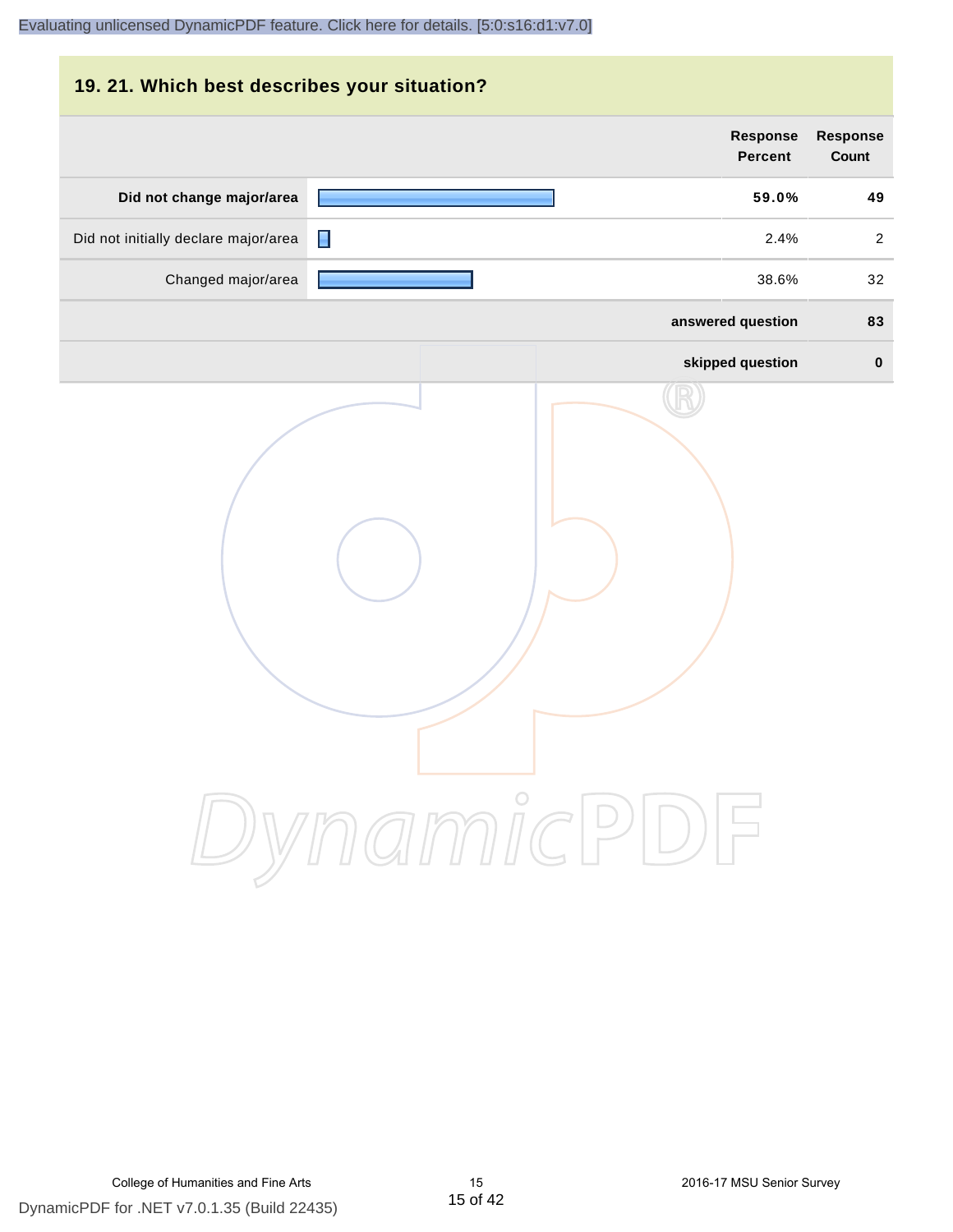# **19. 21. Which best describes your situation? answered question 83 skipped question 0**

# **20. 22. While school was in session during the past year, how many hours per week, on average, did you work for pay?**

|                    |                 | Response<br><b>Percent</b> | <b>Response</b><br>Count |
|--------------------|-----------------|----------------------------|--------------------------|
| Did not work       |                 | 14.5%                      | 12                       |
| Worked 1-10 hrs    |                 | 16.9%                      | 14                       |
| Worked 11-20 hrs   |                 | 32.5%                      | 27                       |
| Worked 21-30 hrs   |                 | 20.5%                      | 17                       |
| Worked 31-40 hrs   |                 | 10.8%                      | $\boldsymbol{9}$         |
| Worked over 40 hrs | <b>Contract</b> | 4.8%                       | $\overline{4}$           |
|                    |                 | answered question          | 83                       |
|                    |                 | skipped question           | $\pmb{0}$                |

#### **21. 23. For the most part, were classes offered at times convenient to you?**

|            | Response<br>Percent | <b>Response</b><br>Count |
|------------|---------------------|--------------------------|
| <b>Yes</b> | 88.0%               | 73                       |
| No         | 12.0%               | 10                       |
|            | answered question   | 83                       |
|            | skipped question    | $\bf{0}$                 |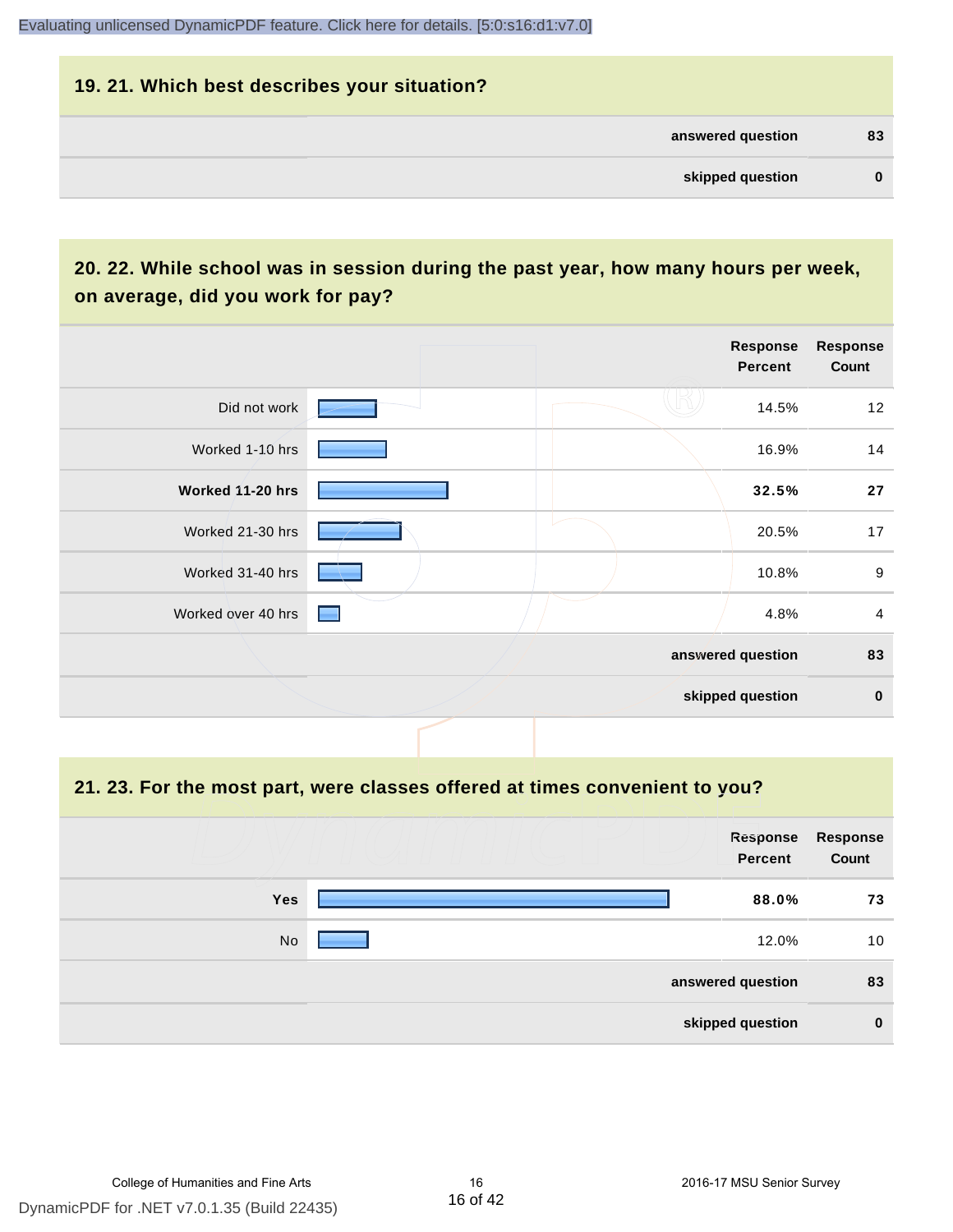#### **22. 24. What time would you have preferred?**

|                | Response<br>Percent | <b>Response</b><br>Count |
|----------------|---------------------|--------------------------|
| Late afternoon | 10.0%               | 1                        |
| Evening        | 30.0%               | $\sqrt{3}$               |
| Weekend        | 0.0%                | $\pmb{0}$                |
| During the day | 50.0%               | $\sqrt{5}$               |
| Online         | 10.0%               | $\mathbf{1}$             |
|                | answered question   | 10                       |
|                | skipped question    | 73                       |
|                |                     |                          |

# **23. 25. Which best describes the location where you completed the majority of your courses?**

|                        |            | <b>Response</b><br>Percent | <b>Response</b><br>Count |
|------------------------|------------|----------------------------|--------------------------|
| <b>Murray</b>          |            | 98.8%                      | 82                       |
| Paducah                | I          | 1.2%                       | 1                        |
| Ft. Campbell           |            | 0.0%                       | $\mathbf 0$              |
| Madisonville           | $\bigcirc$ | 0.0%                       | $\mathbf 0$              |
| Hopkinsville           |            | 0.0%                       | $\pmb{0}$                |
| Henderson              |            | 0.0%                       | $\,0\,$                  |
| Online                 |            | 0.0%                       | $\,0\,$                  |
| Other (please specify) |            | 0.0%                       | $\pmb{0}$                |
|                        |            | answered question          | 83                       |
|                        |            | skipped question           | $\pmb{0}$                |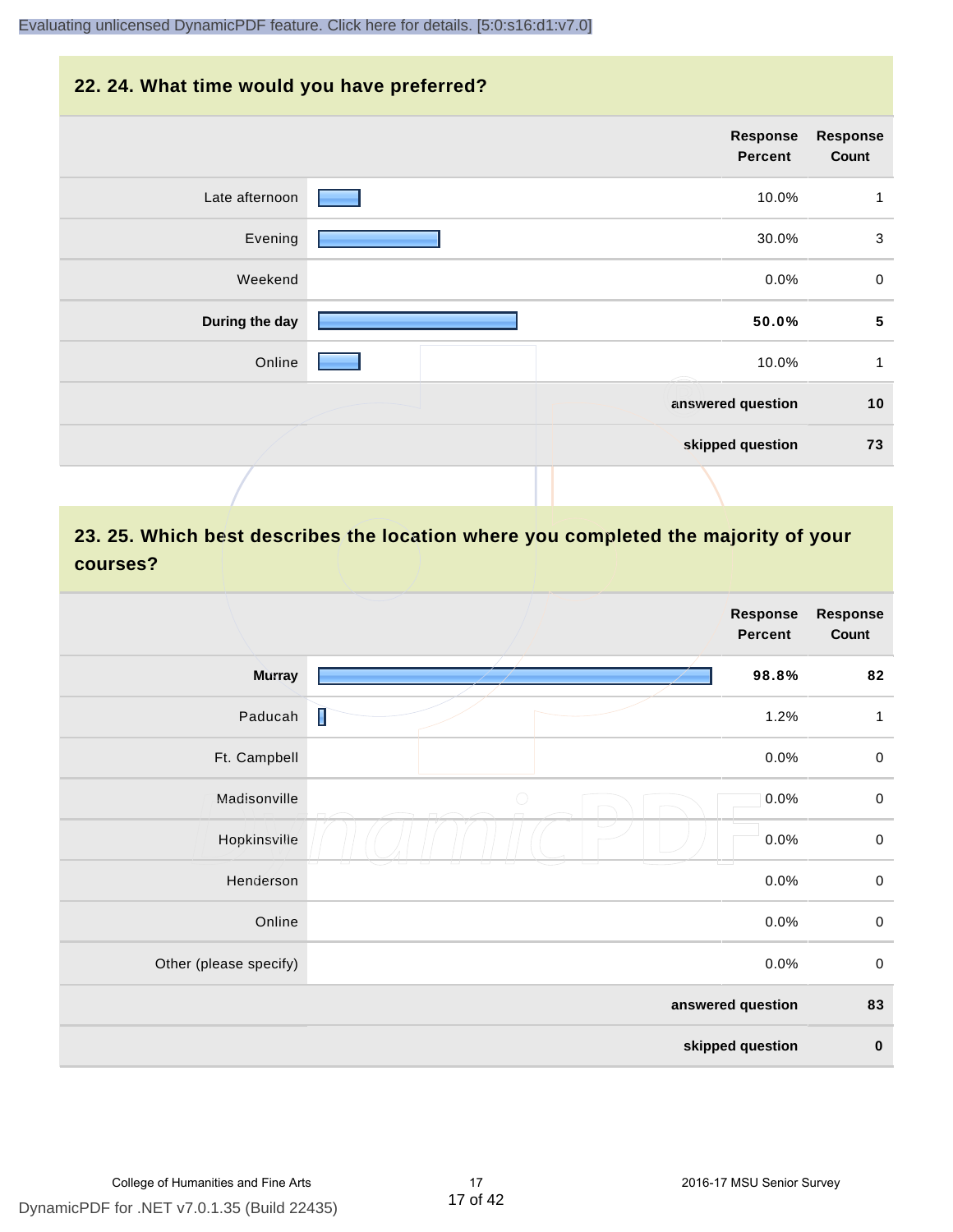#### **24. 26. Did you take any online courses while at Murray State?**

| Response<br>Count | Response<br>Percent |     |
|-------------------|---------------------|-----|
| 43                | 51.8%               | Yes |
| 40                | 48.2%               | No  |
| 83                | answered question   |     |
| $\bf{0}$          | skipped question    |     |
|                   |                     |     |

# **25. 27. Did it take you an extra semester or more to complete degree requirements at Murray State?**

| <b>Response</b><br>Count | Response<br>Percent |         |               |  |
|--------------------------|---------------------|---------|---------------|--|
| 40                       | 48.2%               |         | Yes           |  |
| 43                       | 51.8%               |         | $\mathsf{No}$ |  |
| 83                       | answered question   |         |               |  |
| $\pmb{0}$                | skipped question    |         |               |  |
|                          |                     | $\circ$ |               |  |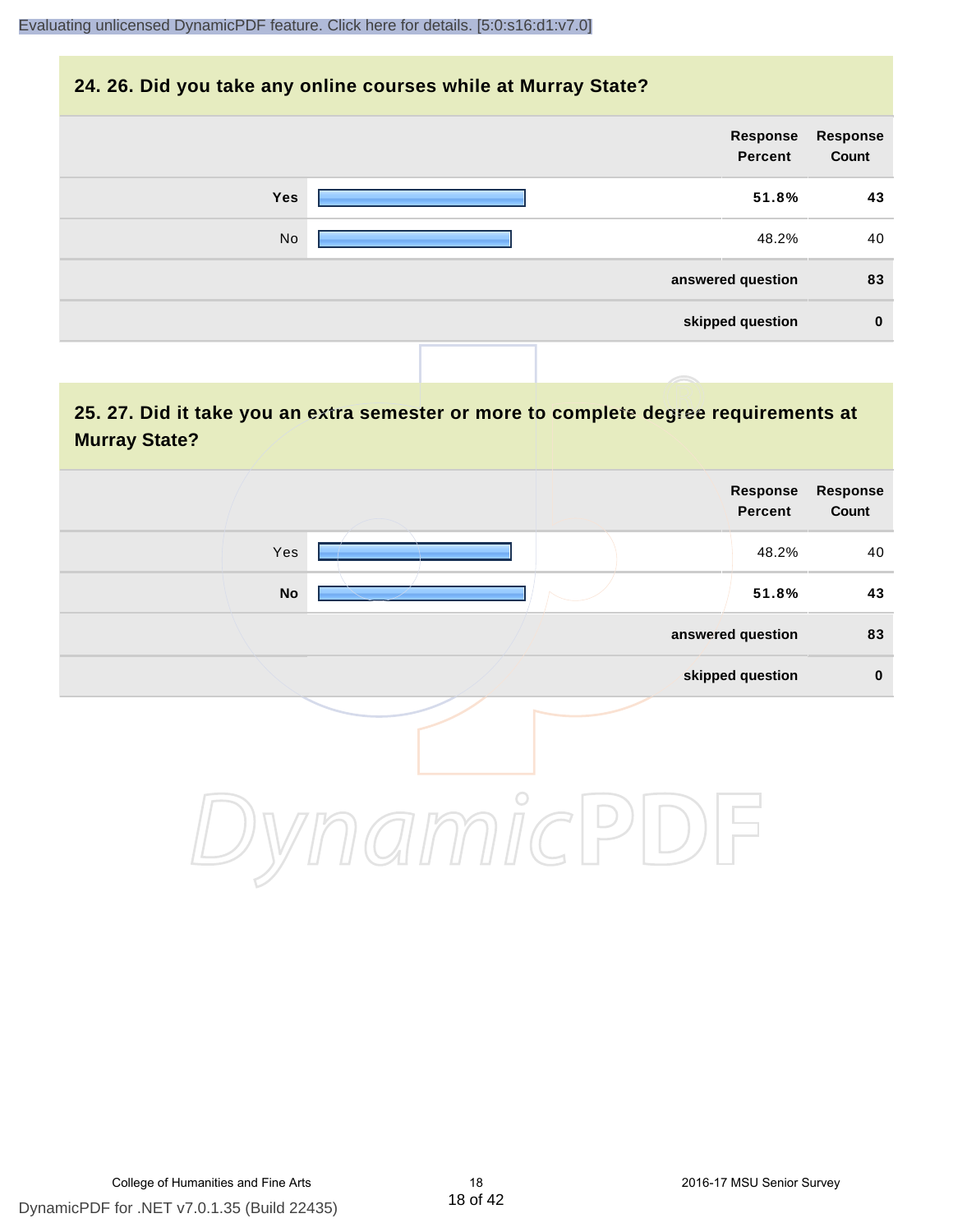#### **26. 28. Why did it take you an extra semester or more? answered question 40 Response Percent Response Count** Work obligation limited my enrollment. 12.5% 5 Family obligations limited my enrollment. 12.5% 5 Tuition and other costs of attendance limited my enrollment. 7.5% 3 A decision to change majors added to my requirements. 35.0% 14 A required course or courses were not offered. 10.0% 4 Credits were lost transferring to Murray State. 5.0% 2 **Other (please specify) 40.0% 16** [Evaluating unlicensed DynamicPDF feature. Click here for details. \[5:0:s16:d1:v7.0\]](http://www.DynamicPDF.com/dplic/?d=T(EuYmIrxFe0nIre)

**skipped question 43**

DynamicPDI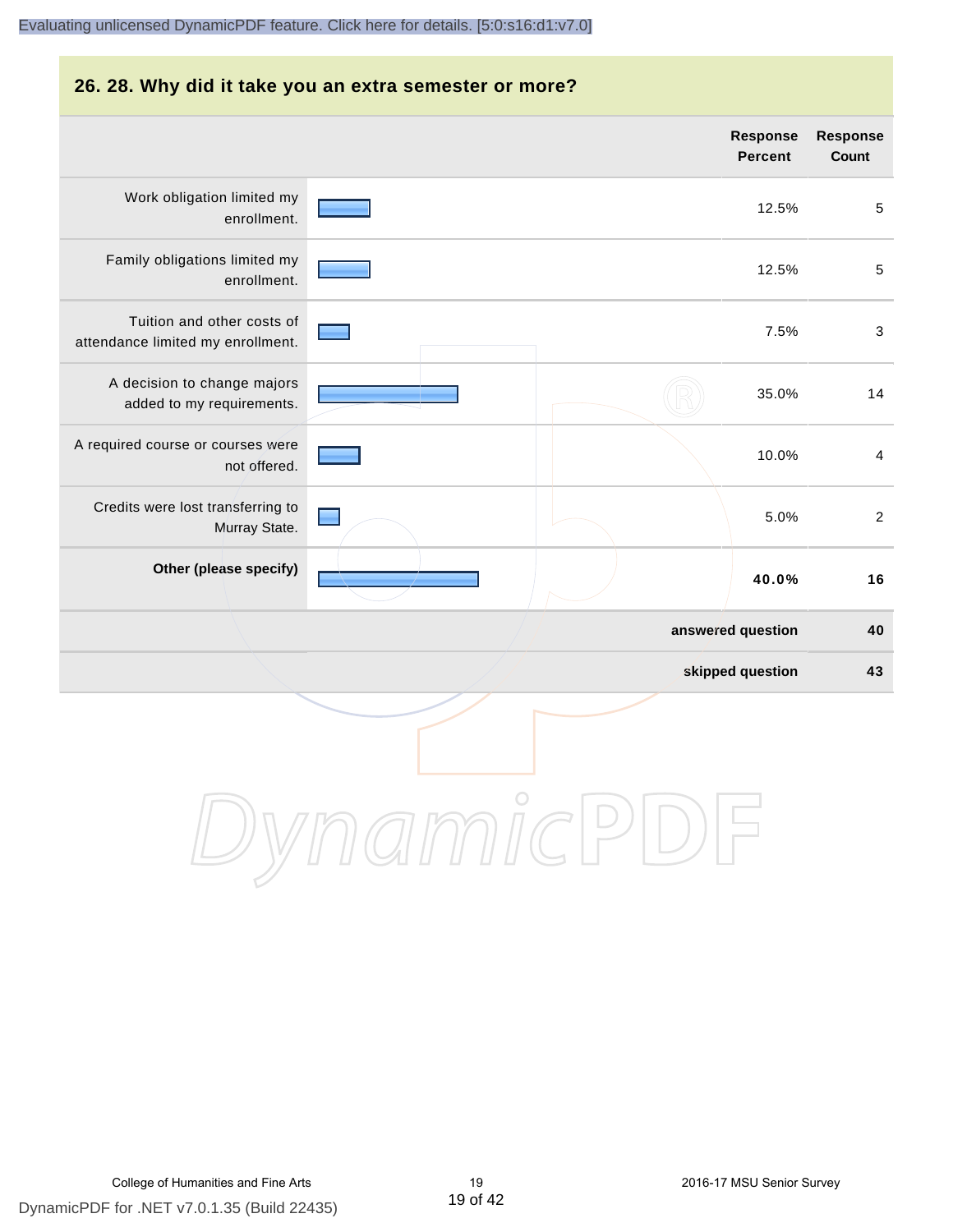

#### **27. 29. Did you have trouble getting any course(s) you needed while at Murray State?**

|                                                                            |                                                      | <b>Response</b><br><b>Percent</b> | <b>Response</b><br>Count  |
|----------------------------------------------------------------------------|------------------------------------------------------|-----------------------------------|---------------------------|
| Yes                                                                        |                                                      | 20.5%                             | 17                        |
| <b>No</b>                                                                  |                                                      | 79.5%                             | 66                        |
|                                                                            |                                                      | answered question                 | 83                        |
|                                                                            |                                                      | skipped question                  | $\bf{0}$                  |
|                                                                            |                                                      |                                   |                           |
|                                                                            | 28. 30. Why did you have trouble getting the course? |                                   |                           |
|                                                                            |                                                      | <b>Response</b><br><b>Percent</b> | Response<br>Count         |
| The course was not offered the<br>semester I needed it.                    |                                                      | 47.1%                             | 8                         |
| The course was not offered at<br>hours convenient to my work<br>schedule.  |                                                      | 5.9%                              | $\mathbf{1}$              |
| The course was not offered at<br>hours suitable for my school<br>schedule. |                                                      | 5.9%                              | $\mathbf{1}$              |
| All course sections were closed.                                           |                                                      | 17.6%                             | $\ensuremath{\mathsf{3}}$ |
| I was unaware of the prerequisites<br>for the course.                      |                                                      | 23.5%                             | 4                         |
|                                                                            |                                                      | answered question                 | 17                        |
|                                                                            |                                                      | skipped question                  | 66                        |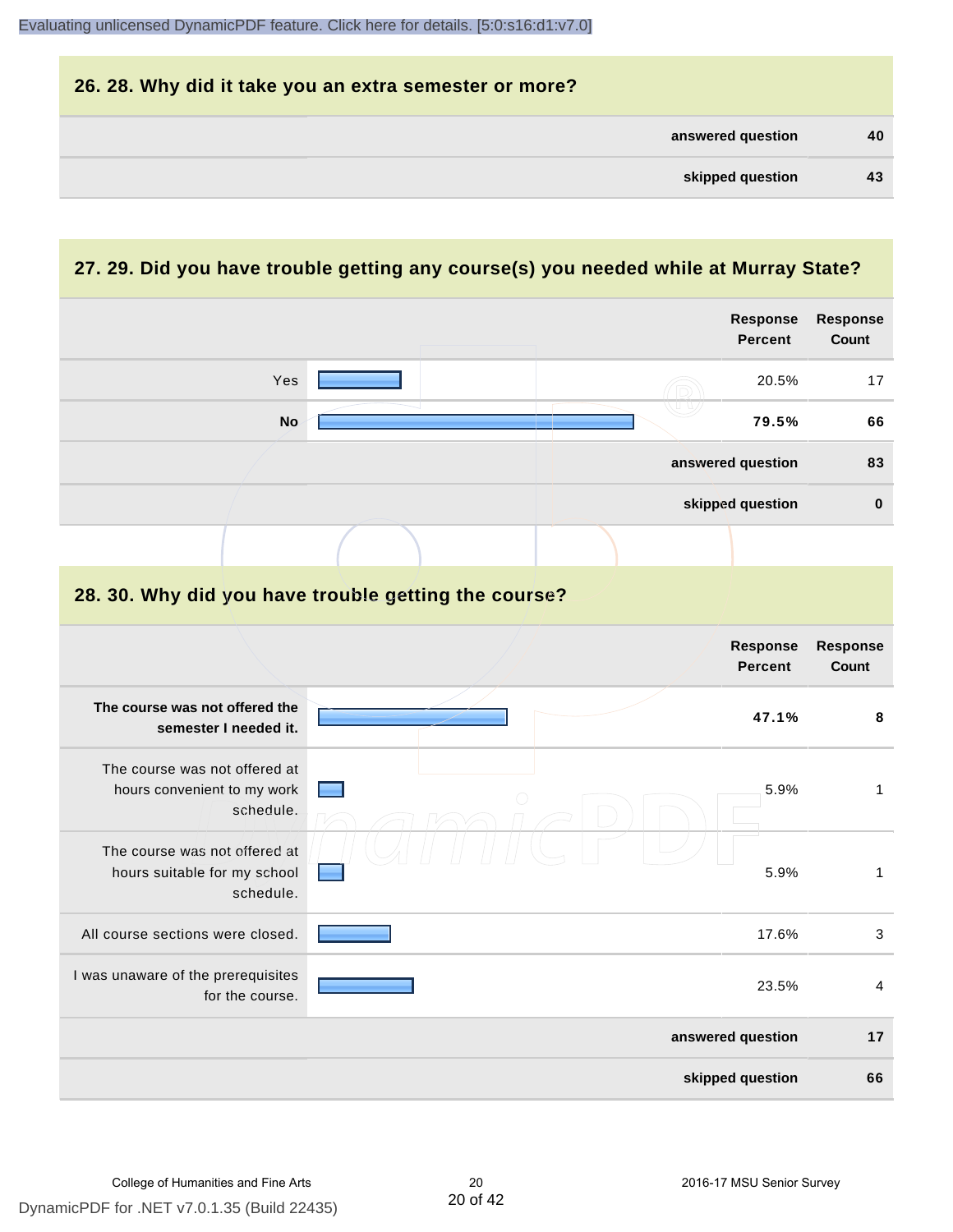# **29. 31. Which statement best describes your experience with off-campus coop/internship?**

|                                    |   | Response<br><b>Percent</b> | <b>Response</b><br>Count |
|------------------------------------|---|----------------------------|--------------------------|
| Cannot judge; I did not have one.  |   | 55.4%                      | 46                       |
| My experience was very valuable.   |   | 30.1%                      | 25                       |
| My experience was valuable.        |   | 13.3%                      | 11                       |
| My experience was of little value. | П | 1.2%                       |                          |
| My experience was of no value.     |   | 0.0%                       | 0                        |
|                                    |   | answered question          | 83                       |
|                                    |   | skipped question           | $\bf{0}$                 |
|                                    |   |                            |                          |

# **30. 32. Which statement best describes your experience with on-campus facultydirected research, scholarly, or creative project?**

|                                    | <b>Response</b><br><b>Percent</b> | <b>Response</b><br>Count |
|------------------------------------|-----------------------------------|--------------------------|
| Cannot judge; I did not have one.  | 28.0%                             | 23                       |
| My experience was very valuable.   | 37.8%                             | 31                       |
| My experience was valuable.        | 30.5%                             | 25                       |
| My experience was of little value. | É<br>3.7%                         | 3                        |
| My experience was of no value.     | 0.0%                              | 0                        |
|                                    | answered question                 | 82                       |
|                                    | skipped question                  |                          |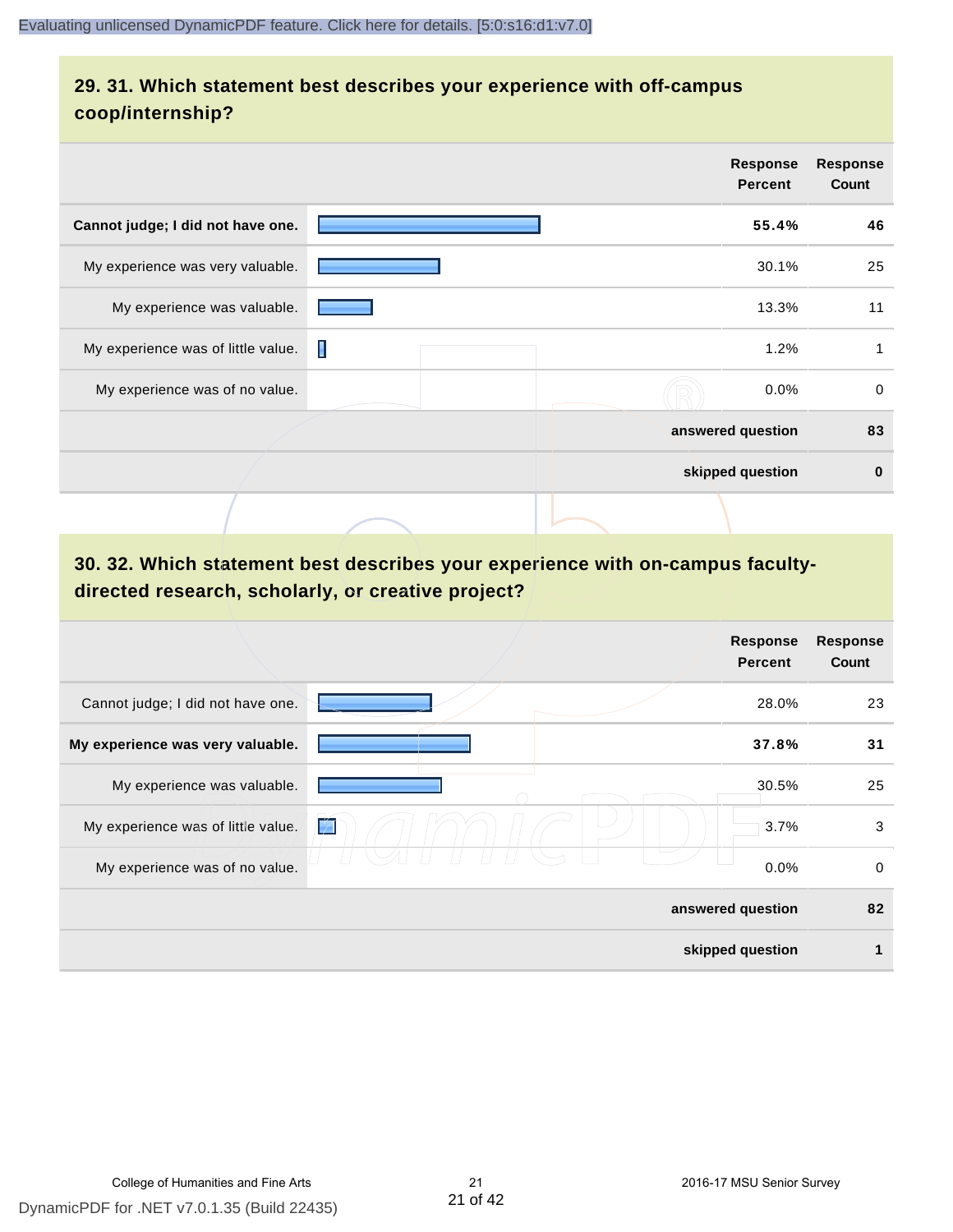# **31. 33. Which statement best describes your experience with academic advising in your major/area?**

|                                                          |                 | Response<br><b>Percent</b> | <b>Response</b><br>Count |
|----------------------------------------------------------|-----------------|----------------------------|--------------------------|
| Cannot judge; I did not make use<br>of the opportunity.  |                 | 0.0%                       | $\mathsf{O}$             |
| I was satisfied with information my<br>adviser provided. |                 | 89.2%                      | 74                       |
| Advice was inaccurate,<br>incomplete, or misleading.     |                 | 9.6%                       | $\,8\,$                  |
| My adviser was not available.                            | ł               | 1.2%                       | $\mathbf{1}$             |
|                                                          |                 | answered question          | 83                       |
|                                                          |                 | skipped question           | $\pmb{0}$                |
|                                                          | amicl<br>$\geq$ |                            |                          |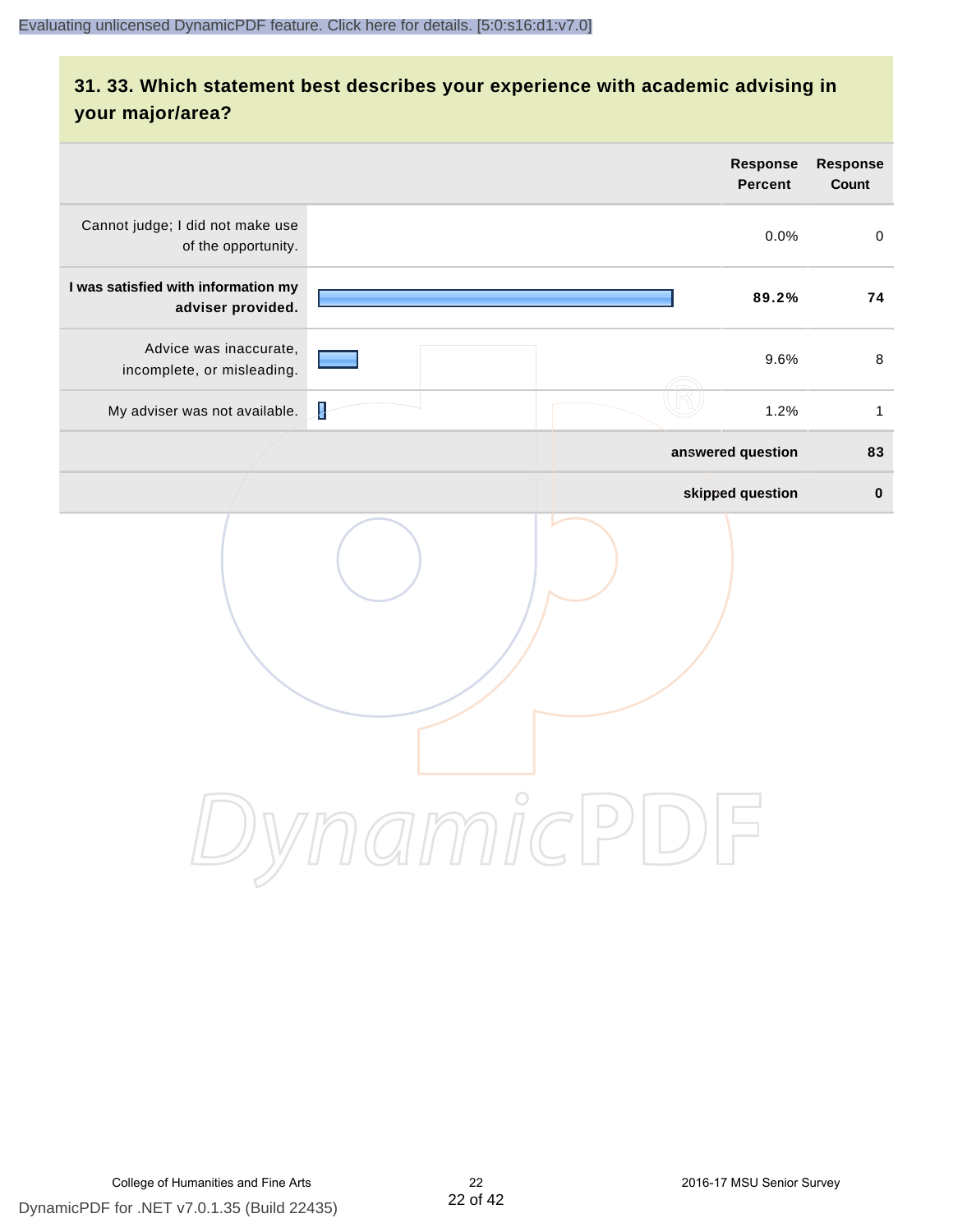# **31. 33. Which statement best describes your experience with academic advising in your major/area?**

| answered question | 83       |
|-------------------|----------|
| skipped question  | $\bf{0}$ |

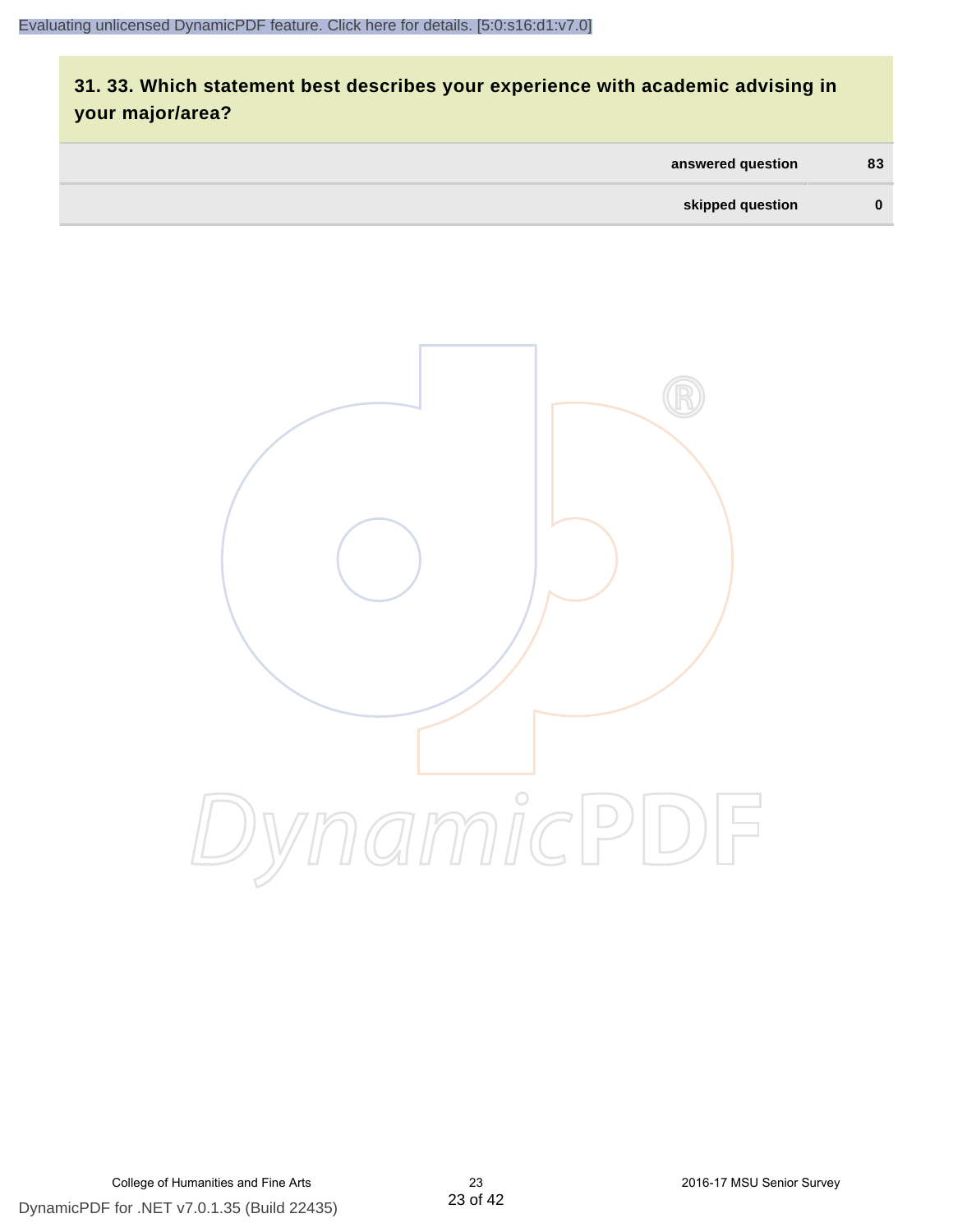# **32. Questions 34-48 For each of these items, indicate the extent to which you were satisfied.**

|                                                                                                                                                       | <b>Very</b><br>satisfied | <b>Satisfied</b> | <b>Dissatisfied</b> | <b>Very</b><br>dissatisfied | Rating<br>Average | Rating<br>Count  |
|-------------------------------------------------------------------------------------------------------------------------------------------------------|--------------------------|------------------|---------------------|-----------------------------|-------------------|------------------|
| 34. Class size relative to type of<br>course                                                                                                          | 51.9% (42)               | 46.9% (38)       | $1.2\%$ (1)         | $0.0\%$ (0)                 | 3.51              | 81               |
| 35. Out-of-class availability of<br>faculty                                                                                                           | 44.4% (36)               | 54.3% (44)       | $1.2\%$ (1)         | $0.0\%$ (0)                 | 3.43              | 81               |
| 36. Effectiveness of your high<br>school preparation for college work                                                                                 | 23.5% (19)               | 44.4% (36)       | 27.2% (22)          | $4.9\%$ (4)                 | 2.86              | 81               |
| 37. Fairness of faculty in their<br>treatment of individual students                                                                                  | 39.5% (32)               | 55.6% (45)       | $2.5\%$ (2)         | $2.5\%(2)$                  | 3.32              | 81               |
| 38. Overall quality of instruction at<br><b>Murray State</b>                                                                                          | 44.4% (36)               | 54.3% (44)       | 1.2%(1)             | $0.0\%$ (0)                 | 3.43              | 81               |
| 39. Quality of instruction in<br><b>University Studies (General</b><br>Education) courses                                                             | 28.4% (23)               | 61.7% (50)       | $7.4\%$ (6)         | $2.5\%$ (2)                 | 3.16              | 81               |
| 40. Quality of instruction in your<br>major                                                                                                           | 65.4% (53)               | 30.9% (25)       | $1.2\%$ (1)         | $2.5\%$ (2)                 | 3.59              | 81               |
| 41. Clarity of program objectives in<br>your major                                                                                                    | 54.3% (44)               | 30.9% (25)       | 12.3% (10)          | $2.5\%$ (2)                 | 3.37              | 81               |
| 42. Intellectual challenge of the<br>academic program                                                                                                 | 50.6% (41)               | 45.7% (37)       | $2.5\%$ (2)         | $1.2\%$ (1)                 | 3.46              | 81               |
| 43. Encouragement and<br>information from your major<br>department for employment after<br>graduation                                                 | 42.0% (34)               | 40.7% (33)       | 14.8% (12)          | $2.5\%$ (2)                 | 3.22              | 81               |
| 44. Availability of opportunities to<br>engage in a faculty-mentored<br>research, scholarly, or creative<br>project in your area of<br>study/interest | 38.3% (31)               | 48.1% (39)       | $11.1\%$ (9)        | $2.5\%$ (2)                 | 3.22              | 81               |
| 45. Library hours                                                                                                                                     | 45.7% (37)               | 51.9% (42)       | $2.5\%$ (2)         | $0.0\%$ (0)                 | 3.43              | 81               |
|                                                                                                                                                       |                          |                  |                     |                             | answered question | 81               |
|                                                                                                                                                       |                          |                  |                     |                             | skipped question  | $\boldsymbol{2}$ |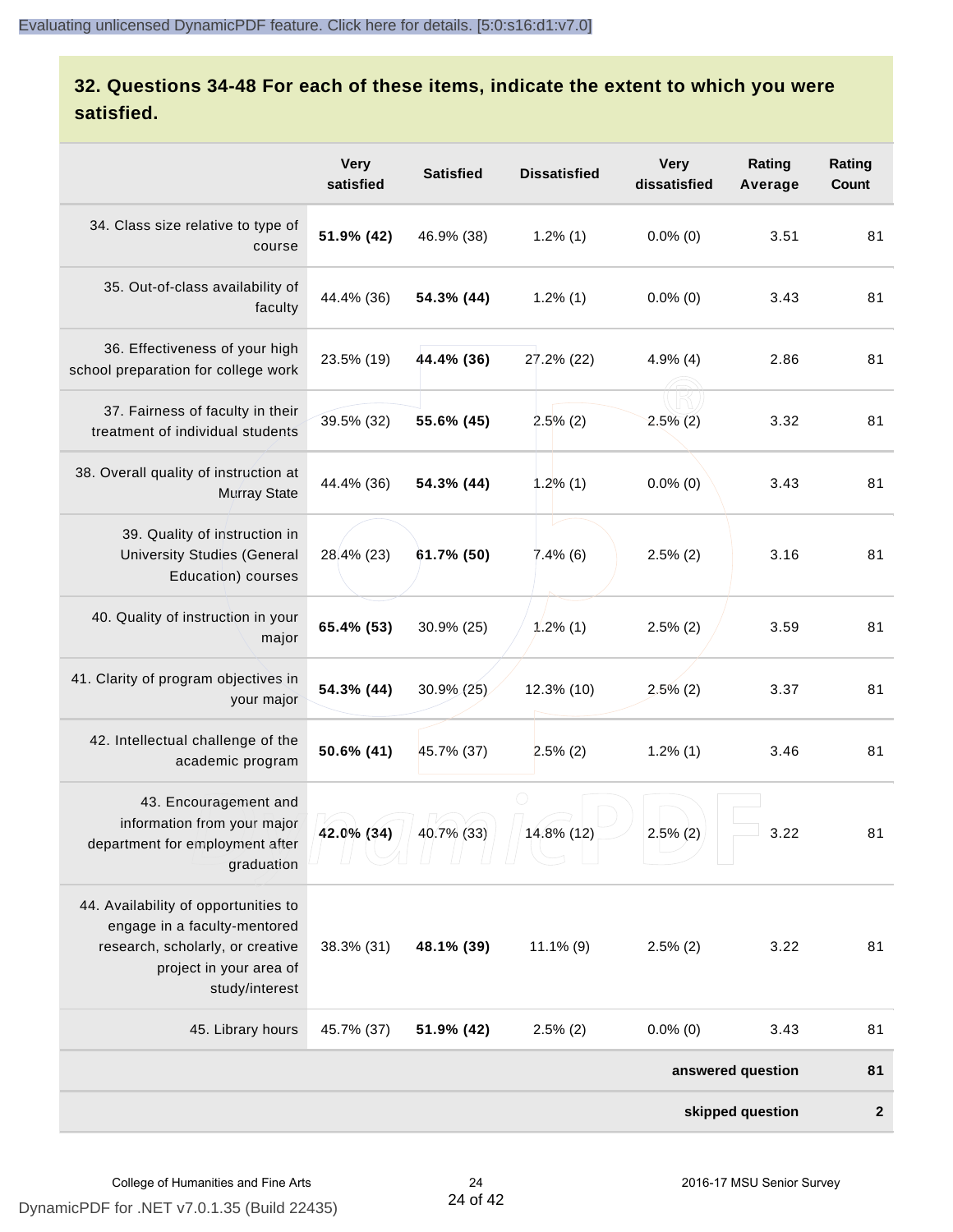#### **32. Questions 34-48 For each of these items, indicate the extent to which you were satisfied.**

| 46 Effectiveness of library<br>personnel in meeting your<br>information needs                                                | 44.4% (36) | 50.6% (41) | $4.9\%$ (4) | $0.0\%$ (0) | 3.40              | 81           |
|------------------------------------------------------------------------------------------------------------------------------|------------|------------|-------------|-------------|-------------------|--------------|
| 47. Access to on-hand or<br>electronic library resources                                                                     | 49.4% (40) | 48.1% (39) | $2.5\%$ (2) | $0.0\%$ (0) | 3.47              | 81           |
| 48. Computer, individual and group<br>work spaces available within<br>University Libraries (Waterfield,<br>Pogue and Overby) | 43.2% (35) | 49.4% (40) | $6.2\%$ (5) | $1.2\%$ (1) | 3.35              | 81           |
|                                                                                                                              |            |            |             |             | answered question | 81           |
|                                                                                                                              |            |            |             |             | skipped question  | $\mathbf{2}$ |
|                                                                                                                              |            |            |             |             |                   |              |

**33. Questions 49-55 University Studies is designed to offer you a broad base of skills and knowledge and to prepare you for upper division study. Please indicate how effective University Studies at Murray State was in helping you achieve these goals.**

|                                                                            | <b>Very</b><br>effective | <b>Effective</b> | <b>Ineffective</b> | <b>Very</b><br>ineffective | Rating<br>Average | Rating<br>Count |
|----------------------------------------------------------------------------|--------------------------|------------------|--------------------|----------------------------|-------------------|-----------------|
| 49. Writing skills                                                         | 45.6% (36)               | 45.6% (36)       | $8.9\%$ (7)        | $0.0\%$ (0)                | 3.37              | 79              |
| 50. Speaking skills                                                        | 37.5% (30)               | 55.0% (44)       | $7.5\%$ (6)        | $0.0\%$ (0)                | 3.30              | 80              |
| 51. Critical thinking skills                                               | 49.4% (39)               | 49.4% (39)       | $1.3\%$ (1)        | $0.0\%$ (0)                | 3.48              | 79              |
| 52. Technology skills/computer<br>skills                                   | 27.5% (22)               | 60.0% (48)       | $10.0\%$ (8)       | $2.5\%$ (2)                | 3.13              | 80              |
| 53. General knowledge in the<br>liberal arts and sciences                  | 36.3% (29)               | 58.8% (47)       | $5.0\%$ (4)        | $0.0\%$ (0)                | 3.31              | 80              |
| 54. International perspectives                                             | 32.5% (26)               | 56.3% (45)       | $8.8\%$ (7)        | $2.5\%$ (2)                | 3.19              | 80              |
| 55. Stimulation of interest in areas<br>outside your chosen field of study | 40.0% (32)               | 51.3% (41)       | $7.5\%$ (6)        | $1.3\%$ (1)                | 3.30              | 80              |
|                                                                            |                          |                  |                    |                            | answered question | 80              |
|                                                                            |                          |                  |                    |                            | skipped question  | 3               |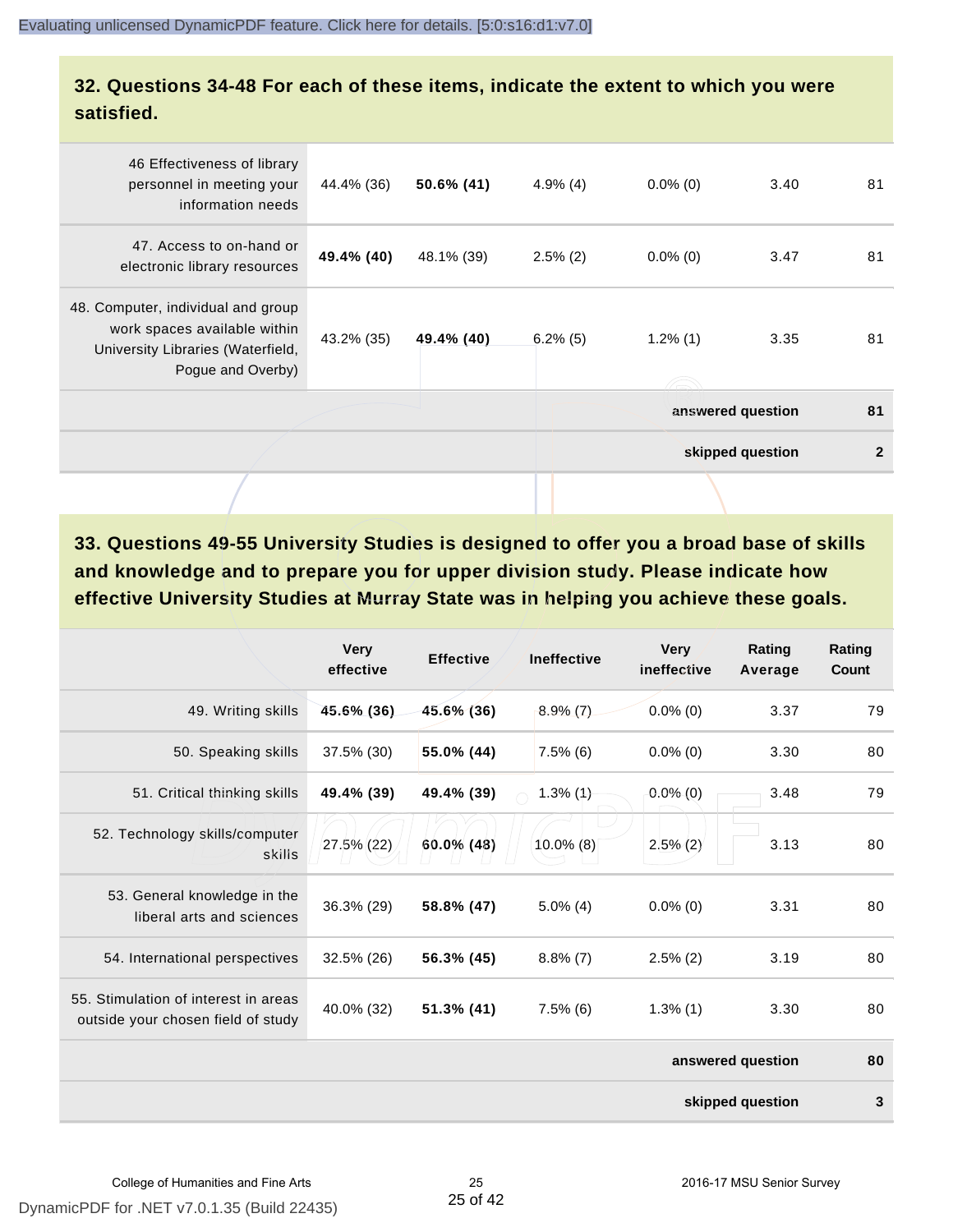**34. Questions 56-89For each of these services, activities or programs that you used, please indicate the extent to which you were satisfied that they met your needs. For those that you did not use, mark the "Did Not Use" option.**

|                                                                                    | <b>Very</b><br>satisfied | <b>Satisfied</b> | <b>Dissatisfied</b> | <b>Very</b><br>dissatisfied | <b>Did</b><br><b>Not</b><br><b>Use</b> | Rating<br>Average | Rating<br>Count |
|------------------------------------------------------------------------------------|--------------------------|------------------|---------------------|-----------------------------|----------------------------------------|-------------------|-----------------|
| 56. African-American/Multicultural<br><b>Student Services</b>                      | $7.8\%$ (6)              | $6.5\%$ (5)      | $2.6\%$ (2)         | $0.0\%$ (0)                 | 83.1%<br>(64)                          | 3.31              | 77              |
| 57. Blackboard/Canvas                                                              | 28.4%<br>(21)            | 67.6%<br>(50)    | $4.1\%$ (3)         | $0.0\%$ (0)                 | 0.0%<br>(0)                            | 3.24              | 74              |
| 58. Career Services Office                                                         | 11.7%<br>(9)             | 40.3%<br>(31)    | $5.2\%$ (4)         | $0.0\%$ (0)                 | 42.9%<br>(33)                          | 3.11              | 77              |
| 59. Cultural programming and<br>activities                                         | 11.7%<br>(9)             | 31.2%<br>(24)    | $1.3\%$ (1)         | $0.0\%$ (0)                 | 55.8%<br>(43)                          | 3.24              | 77              |
| 60. Degree audit (MAP report)                                                      | 42.1%<br>(32)            | 48.7%<br>(37)    | 1.3%(1)             | $0.0\%$ (0)                 | 7.9%<br>(6)                            | 3.44              | 76              |
| 61. Financial Aid Office customer<br>service                                       | 15.8%<br>(12)            | 51.3%<br>(39)    | 13.2% (10)          | $2.6\%$ (2)                 | 17.1%<br>(13)                          | 2.97              | 76              |
| 62. Dining Services                                                                | 13.0%<br>(10)            | 53.2%<br>(41)    | $14,3\%$ (11)       | $3.9\%$ (3)                 | 15.6%<br>(12)                          | 2.89              | 77              |
| 63. Graduation Office                                                              | 15.6%<br>(12)            | 57.1%<br>(44)    | $3.9\%$ (3)         | $1.3\%$ (1)                 | 22.1%<br>(17)                          | 3.12              | 77              |
| 64. Greek life and activities                                                      | 14.5%<br>(11)            | $11.8\%$ (9)     | $0.0\%$ (0)         | $0.0\%$ (0)                 | 73.7%<br>(56)                          | 3.55              | 76              |
| 65. Health Services                                                                | 23.4%<br>(18)            | 39.0%<br>(30)    | $10.4\%$ (8)        | $1,3\%$ (1)                 | 26.0%<br>(20)                          | 3.14              | 77              |
| 66. Honor Societies/Departmental<br><b>Clubs/Special Interest</b><br>Organizations | 24.7%<br>(19)            | 39.0%<br>(30)    | $2.6\%$ (2)         | $1.3\%$ (1)                 | 32.5%<br>(25)                          | 3.29              | 77              |
| 67. International programs and<br>activities                                       | 19.5%<br>(15)            | 18.2%<br>(14)    | $0.0\%$ (0)         | $1.3\%$ (1)                 | 61.0%<br>(47)                          | 3.43              | 77              |
|                                                                                    |                          |                  |                     |                             |                                        | answered question | 77              |
|                                                                                    |                          |                  |                     |                             |                                        | skipped question  | 6               |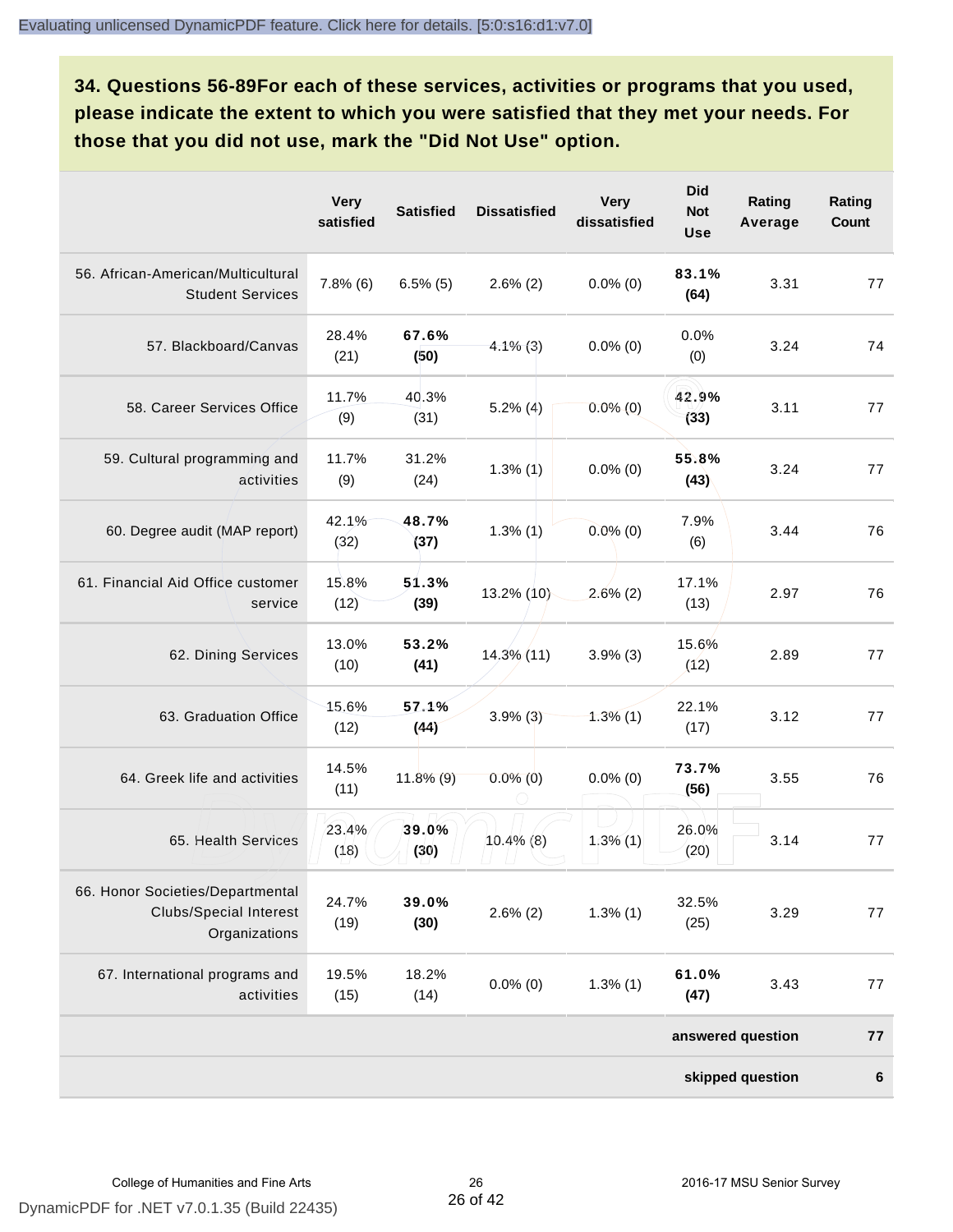**34. Questions 56-89For each of these services, activities or programs that you used, please indicate the extent to which you were satisfied that they met your needs. For those that you did not use, mark the "Did Not Use" option.**

| 68. International student support<br>services                    | $9.3\%$ (7)   | $6.7\%$ (5)   | $2.7\%$ (2)   | $0.0\%$ (0) | 81.3%<br>(61)     | 3.36 | 75      |
|------------------------------------------------------------------|---------------|---------------|---------------|-------------|-------------------|------|---------|
| 69. Internet and wireless access<br>for study and research needs | 20.8%<br>(16) | 62.3%<br>(48) | $6.5\%$ (5)   | $6.5\%$ (5) | 3.9%<br>(3)       | 3.01 | 77      |
| 70. Intramural Sports and<br>Recreation                          | 11.8%<br>(9)  | 26.3%<br>(20) | $0.0\%$ (0)   | $0.0\%$ (0) | 61.8%<br>(47)     | 3.31 | 76      |
| 71. LGBT programs                                                | $9.1\% (7)$   | 16.9%<br>(13) | $2.6\%$ (2)   | $0.0\%$ (0) | 71.4%<br>(55)     | 3.23 | 77      |
| 72. Lowry Center/Developmental<br>courses and tutoring           | $7.9\%$ (6)   | 11.8% (9)     | $0.0\%$ (0)   | $0.0\%$ (0) | 80.3%<br>(61)     | 3.40 | 76      |
| 73. Library                                                      | 42.9%<br>(33) | 50.6%<br>(39) | $2.6\%$ (2)   | $1.3\%$ (1) | 2.6%<br>(2)       | 3.39 | 77      |
| 74. MSU web site                                                 | 33.3%<br>(25) | 58.7%<br>(44) | $5.3\%$ (4)   | $0.0\%$ (0) | 2.7%<br>(2)       | 3.29 | 75      |
| 75. NCAA Sports                                                  | 11.7%<br>(9)  | 20.8%<br>(16) | $1.3\%$ (1)   | $0.0\%$ (0) | 66.2%<br>(51)     | 3.31 | 77      |
| 76. Online courses that are not<br><b>Blackboard or Canvas</b>   | $7.9\%$ (6)   | 10.5% (8)     | $2.6\%$ (2)   | $1.3\%$ (1) | 77.6%<br>(59)     | 3.12 | 76      |
| 77. Public Safety/Security<br><b>Services</b>                    | 22.4%<br>(17) | 42.1%<br>(32) | $5.3\%$ (4)   | $0.0\%$ (0) | 30.3%<br>(23)     | 3.25 | 76      |
| 78. Registration through myGate                                  | 29.9%<br>(23) | 67.5%<br>(52) | $1.3\%$ (1)   | $1.3\%$ (1) | 0.0%<br>(0)       | 3.26 | 77      |
| 79. Residential College<br>programming and activities            | 22.1%<br>(17) | 37.7%<br>(29) | $1.3\%$ $(1)$ | $1.3\%$ (1) | 37.7%<br>(29)     | 3.29 | 77      |
| 80. Scholarships/grants/student<br>employment                    | 23.4%<br>(18) | 57.1%<br>(44) | $10.4\%$ (8)  | $0.0\%$ (0) | 9.1%<br>(7)       | 3.14 | 77      |
| 81. Services for non-traditional<br>students                     | $7.8\%$ (6)   | $11.7\%$ (9)  | $2.6\%$ (2)   | $3.9\%$ (3) | 74.0%<br>(57)     | 2.90 | 77      |
|                                                                  |               |               |               |             | answered question |      | 77      |
|                                                                  |               |               |               |             | skipped question  |      | $\bf 6$ |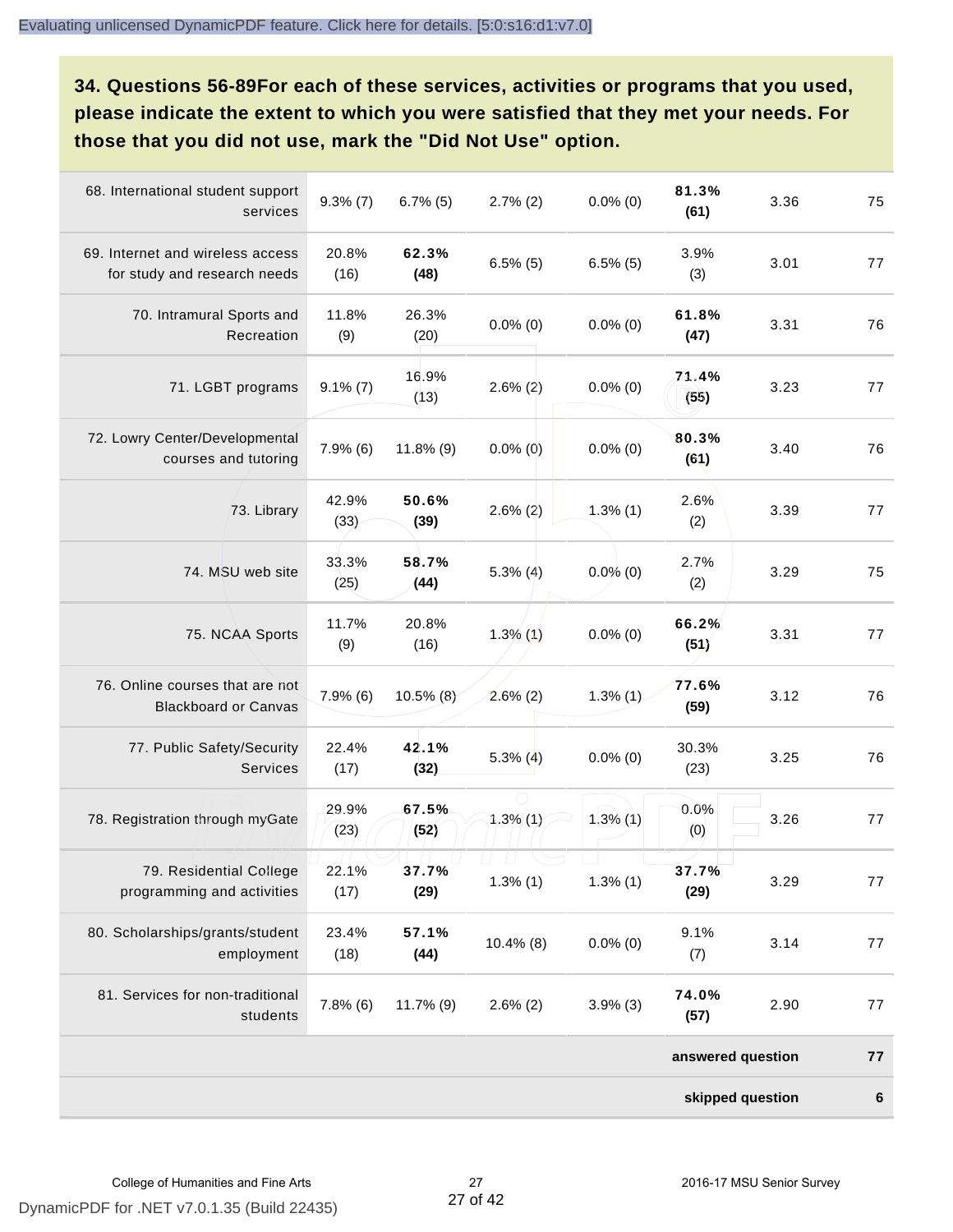**34. Questions 56-89For each of these services, activities or programs that you used, please indicate the extent to which you were satisfied that they met your needs. For those that you did not use, mark the "Did Not Use" option.**

| 82. Student Disability Services<br>(SDS) | 14.3%<br>(11) | $6.5\%$ (5)   | $0.0\%$ (0) | $0.0\%$ (0) | 79.2%<br>(61)     | 3.69 | 77 |
|------------------------------------------|---------------|---------------|-------------|-------------|-------------------|------|----|
| 83. Transcript requests                  | 13.0%<br>(10) | 41.6%<br>(32) | $6.5\%$ (5) | $1.3\%$ (1) | 37.7%<br>(29)     | 3.06 | 77 |
| 84. Student Support Services<br>(SSS)    | 10.7%<br>(8)  | $10.7\%$ (8)  | $0.0\%$ (0) | $0.0\%$ (0) | 78.7%<br>(59)     | 3.50 | 75 |
| 85. Transfer Center                      | 10.4%<br>(8)  | 23.4%<br>(18) | $0.0\%$ (0) | $0.0\%$ (0) | 66.2%<br>(51)     | 3.31 | 77 |
| 86. University Counseling Services       | 15.6%<br>(12) | 19.5%<br>(15) | $6.5\%$ (5) | $0.0\%$ (0) | 58.4%<br>(45)     | 3.22 | 77 |
| 87. Veteran Services                     | 10.4%<br>(8)  | $5.2\%$ (4)   | $0.0\%$ (0) | $0.0\%$ (0) | 84.4%<br>(65)     | 3.67 | 77 |
| 88. Wellness Center                      | 26.3%<br>(20) | 52.6%<br>(40) | $2.6\%$ (2) | $0.0\%$ (0) | 18.4%<br>(14)     | 3.29 | 76 |
| 89. Women's Center                       | $7.8\%$ (6)   | 16.9%<br>(13) | $0.0\%$ (0) | $0.0\%$ (0) | 75.3%<br>(58)     | 3.32 | 77 |
|                                          |               |               |             |             | answered question |      | 77 |

**skipped question 6**

DynamicPDF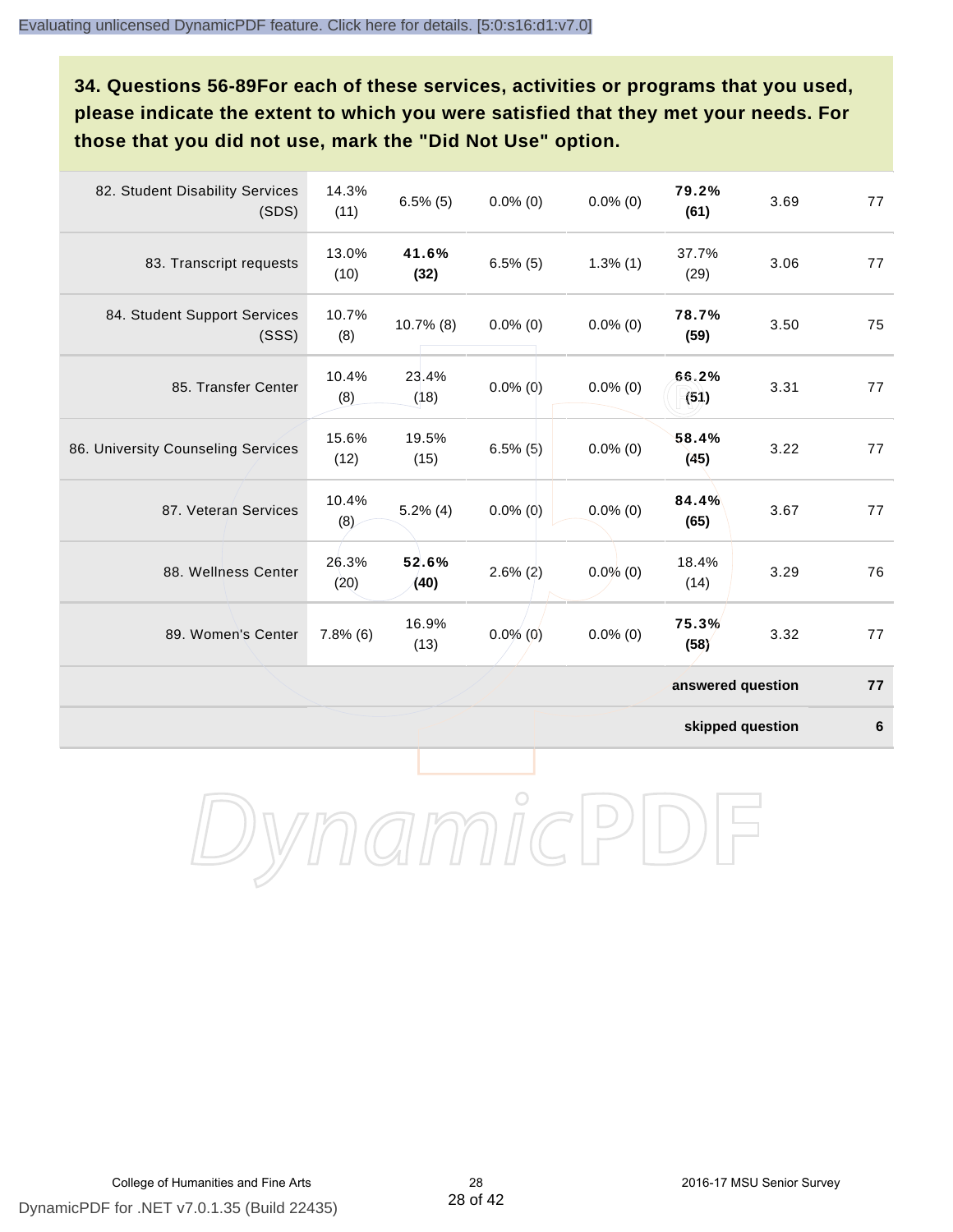#### **35. 90. To what extent did you participate in Residential College activities?**

|                     | Response<br>Percent | Response<br>Count |
|---------------------|---------------------|-------------------|
| Did not participate | 28.6%               | 22                |
| Frequently          | 16.9%               | 13                |
| Occasionally        | 26.0%               | 20                |
| Seldom              | 28.6%               | 22                |
|                     | answered question   | 77                |
|                     | skipped question    | $6\phantom{1}$    |
|                     | ynamicPD            |                   |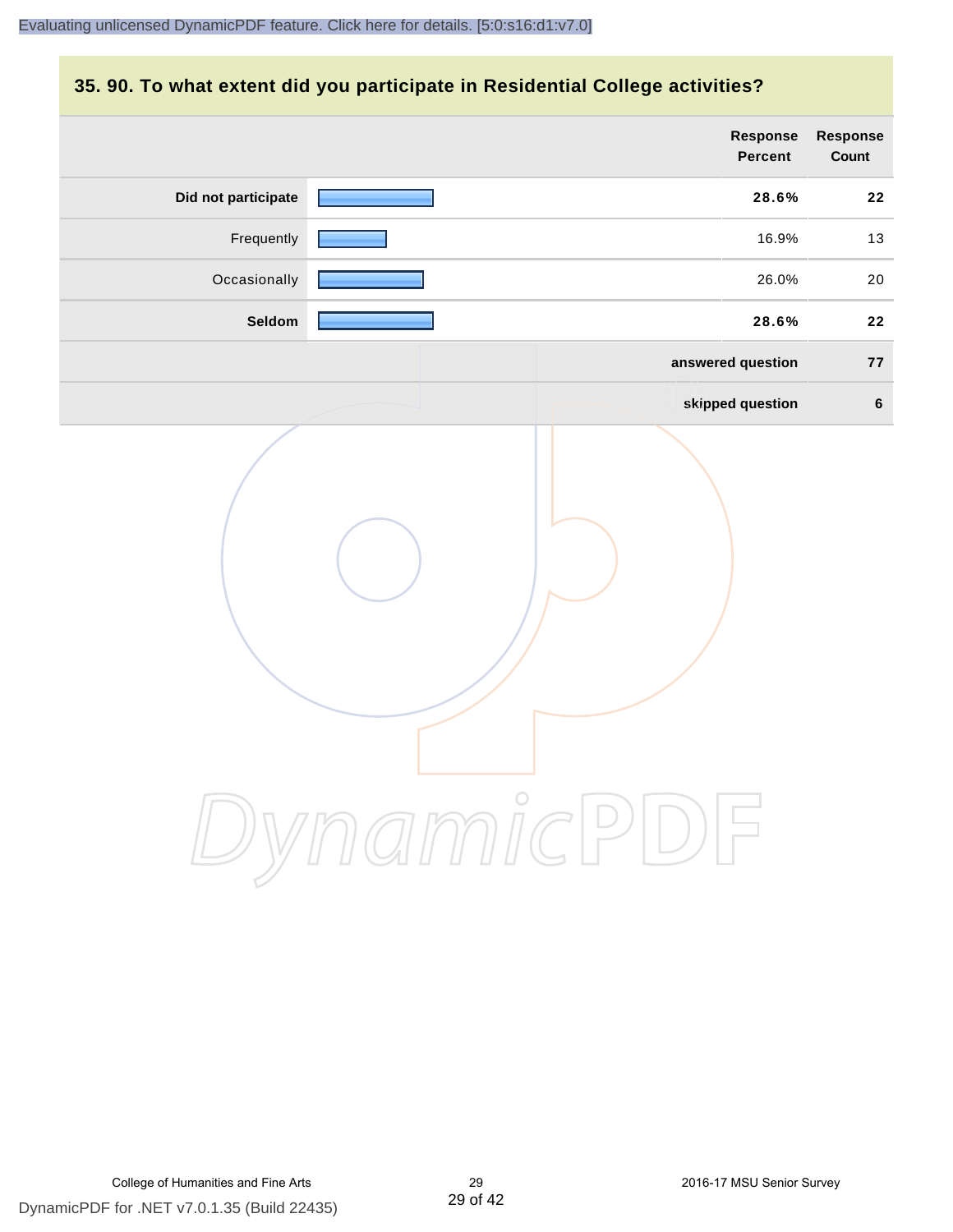#### **35. 90. To what extent did you participate in Residential College activities?**

| answered question |  |
|-------------------|--|
|-------------------|--|

#### **36. 91. Which phrase best describes your opinion of Residential Colleges?**

|  | Response<br><b>Percent</b> | <b>Response</b><br>Count              |
|--|----------------------------|---------------------------------------|
|  | 23.4%                      | 18                                    |
|  | 20.8%                      | 16                                    |
|  | 50.6%                      | 39                                    |
|  | 5.2%                       | $\overline{4}$                        |
|  | 0.0%                       | $\mathbf 0$                           |
|  |                            | 77                                    |
|  |                            | 6                                     |
|  |                            | answered question<br>skipped question |

# **37. 92. When you graduate how many times will you have studied abroad during your university career?**

|               | Response<br>Percent                                                                                                             | <b>Response</b><br>Count |
|---------------|---------------------------------------------------------------------------------------------------------------------------------|--------------------------|
| <b>None</b>   | المستان<br>- 1 - 1 - 1<br><b>1970 D</b><br>- 1 - 1 - 1<br>$\overline{1}$<br><b>Contract Contract Contract Contract</b><br>65.8% | 50                       |
| One           | 27.6%                                                                                                                           | 21                       |
| Two           | 5.3%<br><b>Contract Contract Contract</b>                                                                                       | $\overline{4}$           |
| Three or more | П<br>1.3%                                                                                                                       | 1                        |
|               | answered question                                                                                                               | 76                       |
|               | skipped question                                                                                                                | $\overline{7}$           |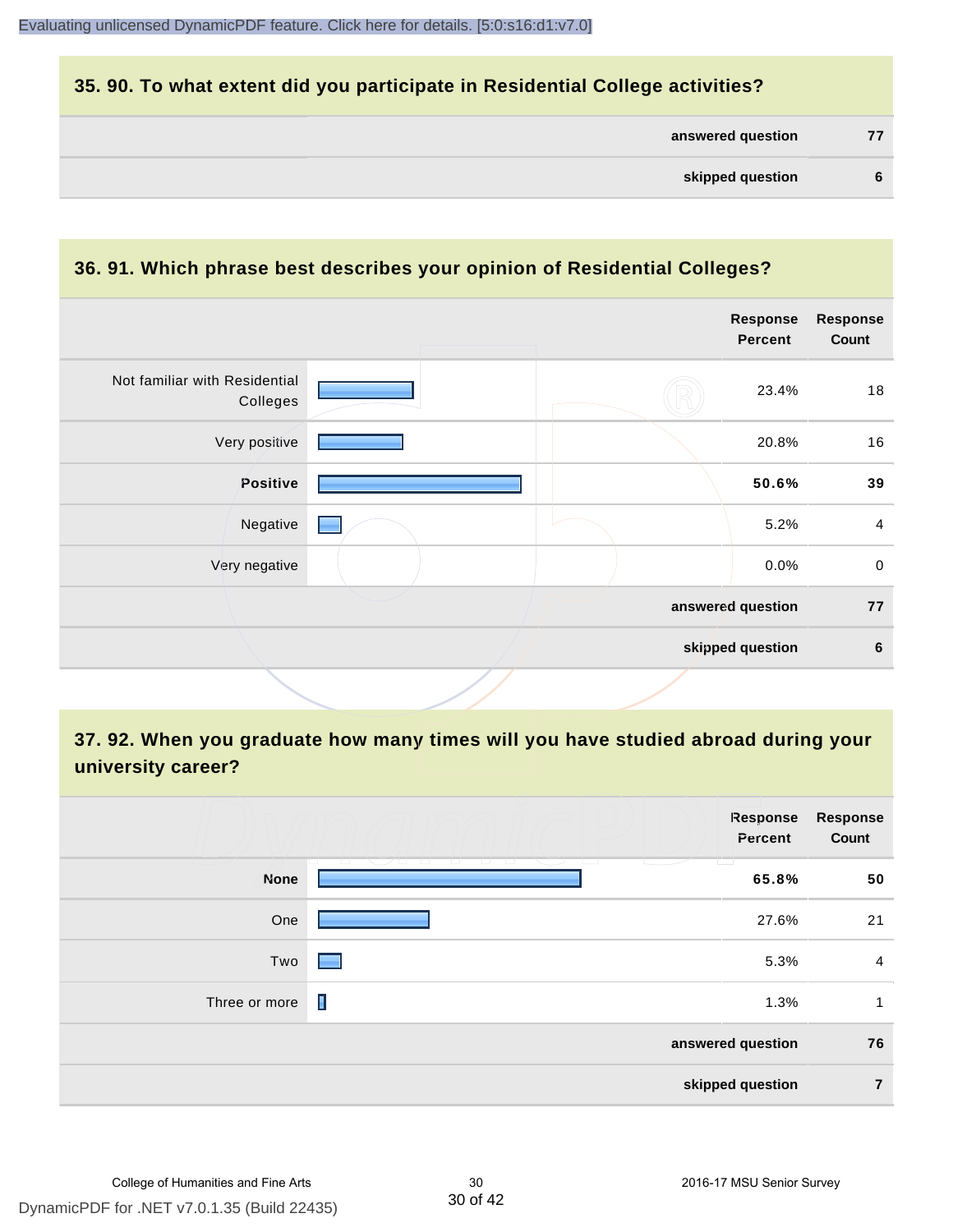# **38. Questions 93-102 The University has formulated ten desired "Characteristics of the Murray State University Graduate." Please indicate how effective your MSU experience was in enhancing your abilities in each area.**

|                                                                                                                                                                      | <b>Very</b><br>effective | <b>Effective</b> | Ineffective | <b>Very</b><br>ineffective | Rating<br>Average | Rating<br><b>Count</b> |
|----------------------------------------------------------------------------------------------------------------------------------------------------------------------|--------------------------|------------------|-------------|----------------------------|-------------------|------------------------|
| 93. Engage in mature,<br>independent and creative thought<br>and express that thought<br>effectively in oral and written<br>communication;                           | 58.7% (44)               | 40.0% (30)       | $0.0\%$ (0) | $1.3\%$ (1)                | 3.56              | 75                     |
| 94. Understand and apply the<br>critical and scientific<br>methodologies that academic<br>disciplines employ to discover<br>knowledge and ascertain its<br>validity; | 45.3% (34)               | 54.7% (41)       | $0.0\%$ (0) | $0.0\%$ (0)                | 3.45              | 75                     |
| 95. Apply sound standards of<br>information gathering, analysis<br>and evaluation to reach logical<br>decisions;                                                     | 46.7% (35)               | 52.0% (39)       | 1.3%(1)     | $0.0\%$ (0)                | 3.45              | 75                     |
| 96. Understand the roles and<br>applications of science and<br>technology in the solution of the<br>problems of a changing world;                                    | 38.7% (29)               | 56.0% (42)       | $5.3\%$ (4) | $0.0\%$ (0)                | 3.33              | 75                     |
| 97. Demonstrate a critical<br>understanding of the world's<br>historical, literary, philosophical<br>and artistic traditions;                                        | 48.0% (36)               | 46.7% (35)       | $5.3\%$ (4) | $0.0\%$ (0)                | 3.43              | 75                     |
| 98. Understand the dynamics of<br>cultural diversity, of competing<br>economic and political systems,<br>and of complex moral and ethical<br>issues;                 | 54.7% (41)               | 42.7% (32)       | $1.3\%$ (1) | 1.3%(1)                    | 3.51              | 75                     |
| 99. Understand the nature of and<br>engage in ethical behavior and<br>responsible citizenship;                                                                       | 53.3% (40)               | 44.0% (33)       | $1.3\%$ (1) | $1.3\%$ (1)                | 3.49              | 75                     |
|                                                                                                                                                                      |                          |                  |             |                            | answered question | 75                     |
|                                                                                                                                                                      |                          |                  |             |                            | skipped question  | 8                      |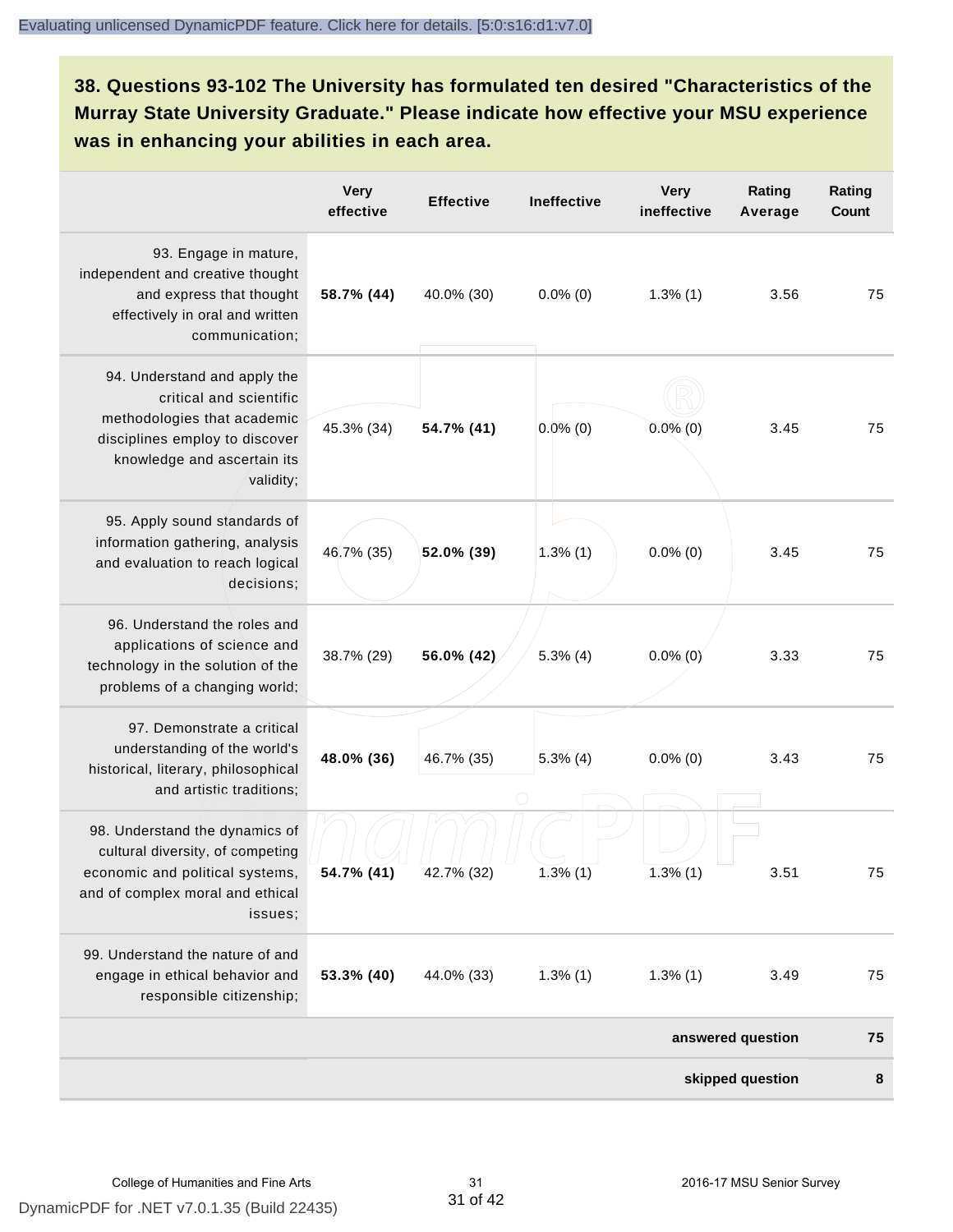# **38. Questions 93-102 The University has formulated ten desired "Characteristics of the Murray State University Graduate." Please indicate how effective your MSU experience was in enhancing your abilities in each area.**

| 100. Understand the importance of<br>the behaviors necessary to<br>maintain a healthy lifestyle; | 50.7% (38) | 38.7% (29) | $8.0\%$ (6) | $2.7\%$ (2)       | 3.37             | 75     |
|--------------------------------------------------------------------------------------------------|------------|------------|-------------|-------------------|------------------|--------|
| 101. Demonstrate mastery of a<br>chosen field of study;                                          | 57.3% (43) | 37.3% (28) | $5.3\%$ (4) | $0.0\%$ (0)       | 3.52             | 75     |
| 102. Value intellectual pursuit and<br>continuous learning in a changing<br>world.               | 60.8% (45) | 36.5% (27) | $2.7\%$ (2) | $0.0\%$ (0)       | 3.58             | 74     |
|                                                                                                  |            |            |             | answered question |                  | 75     |
|                                                                                                  |            |            |             |                   | skipped question | $\bf8$ |
|                                                                                                  |            |            |             |                   |                  |        |
|                                                                                                  |            |            |             |                   |                  |        |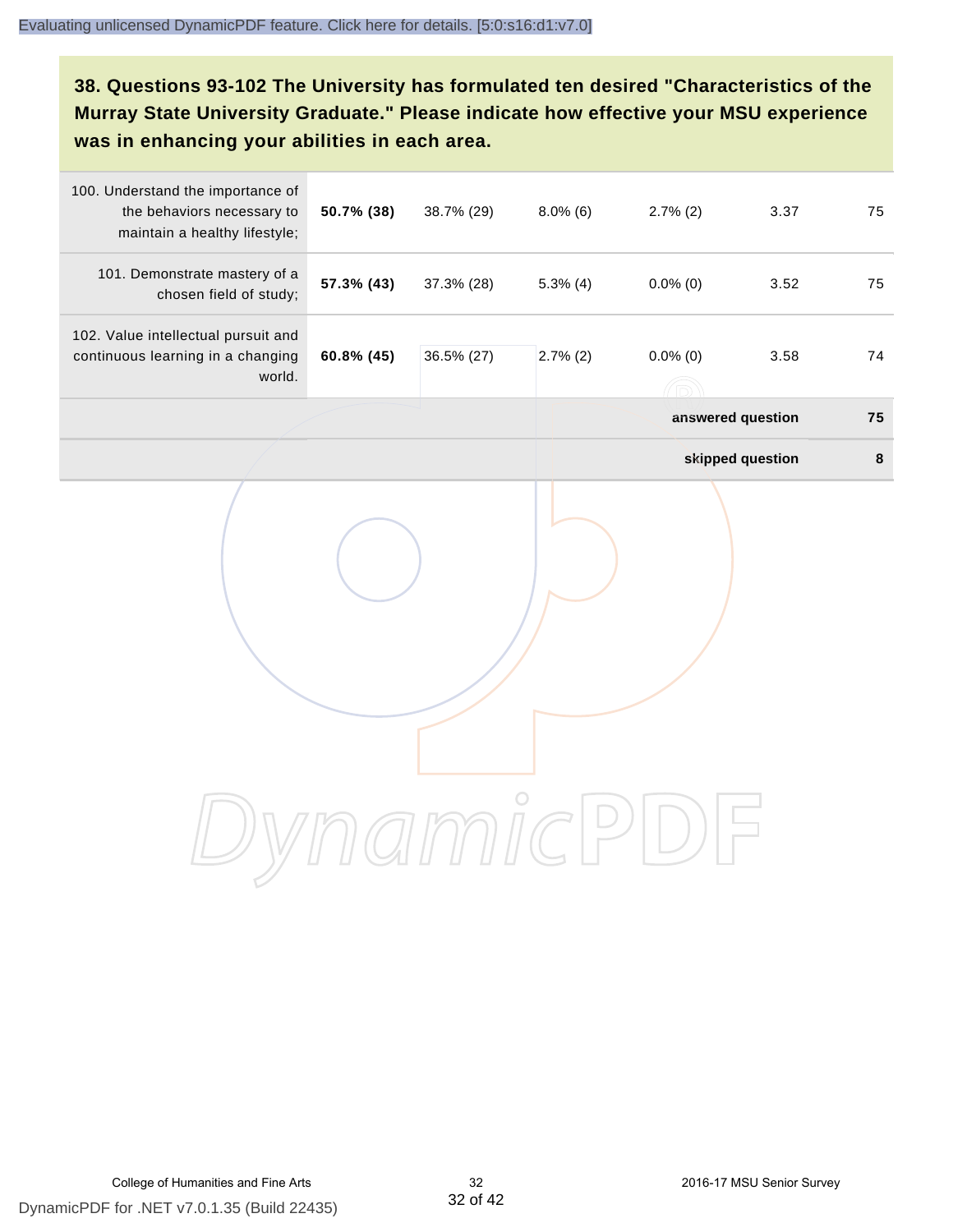# **39. 103. What do you expect to do after you graduate? Response Response Percent Count** I am unsure of my immediate 14.7% 11 plans. **I will look for a job. 42.7% 32** I will continue working in the 0.0% 0 position I now have. I will work at a position I recently 6.7% 5 accepted. I will do additional undergraduate 0.0% 0 work. I will go to graduate school. **I will go to graduate school.** 23 I will go to law school. 4.0% 3 I will go to medical school.  $\qquad \qquad \qquad$  0.0% 0 I will go to other professional  $\blacksquare$ 1.3% 1 school. I will not work or attend school. 0.0% 0 **answered question 75 skipped question 8**

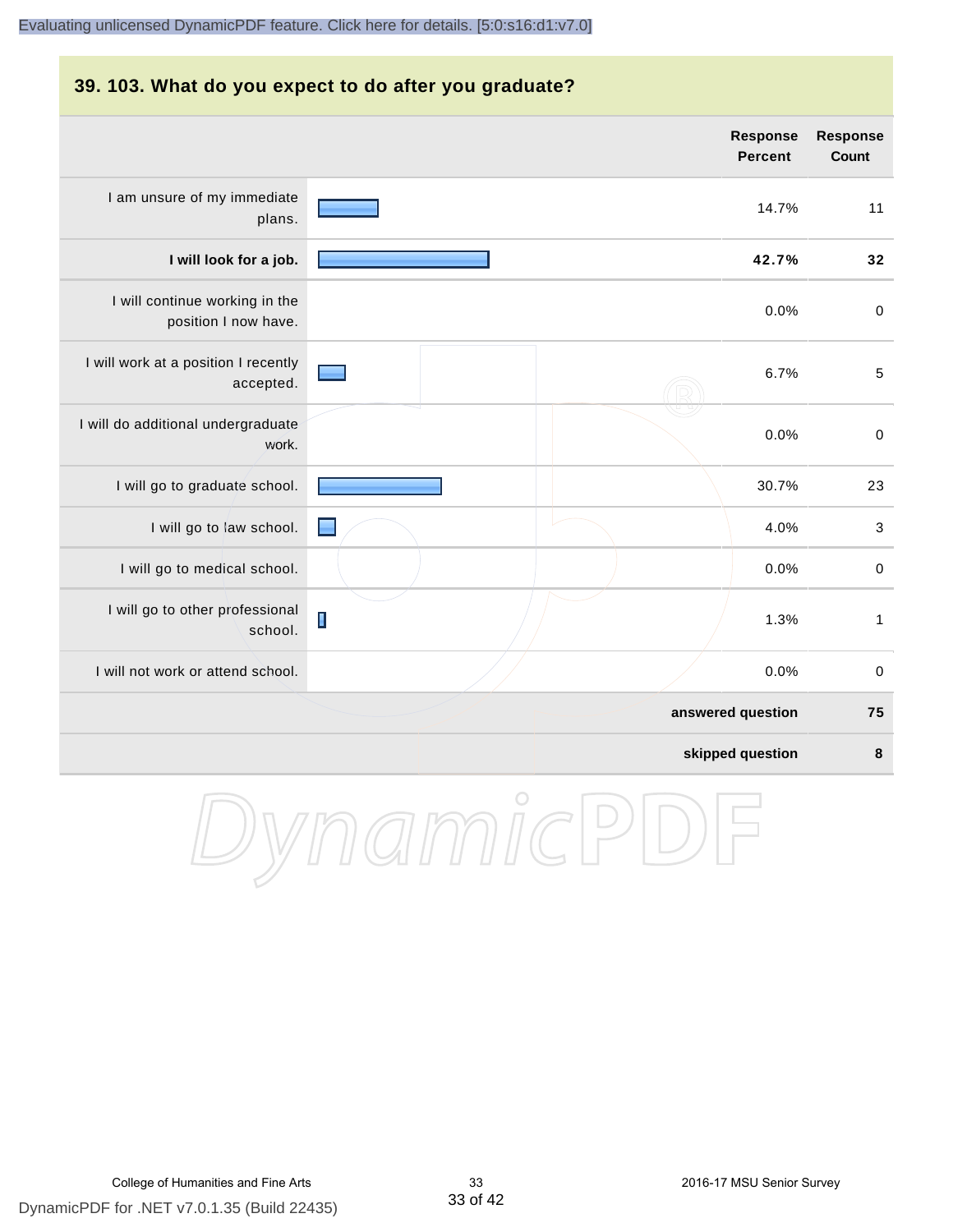# **39. 103. What do you expect to do after you graduate? answered question 75 skipped question 8**

### **40. 104. If you are already employed, how closely related is your job to your field of study?**

|                     |            | <b>Response</b><br><b>Percent</b> | <b>Response</b><br>Count |
|---------------------|------------|-----------------------------------|--------------------------|
| Extremely close     |            | 12.3%                             | $\boldsymbol{9}$         |
| Somewhat close      |            | 11.0%                             | $\,8\,$                  |
| Somewhat different  |            | 9.6%                              | $\overline{7}$           |
| Extremely different |            | 12.3%                             | $\boldsymbol{9}$         |
| I cannot determine  | ■          | 4.1%                              | $\mathbf{3}$             |
| Does not apply      |            | 50.7%                             | $37\,$                   |
|                     |            | answered question                 | 73                       |
|                     |            | skipped question                  | 10                       |
|                     | $\bigcirc$ |                                   |                          |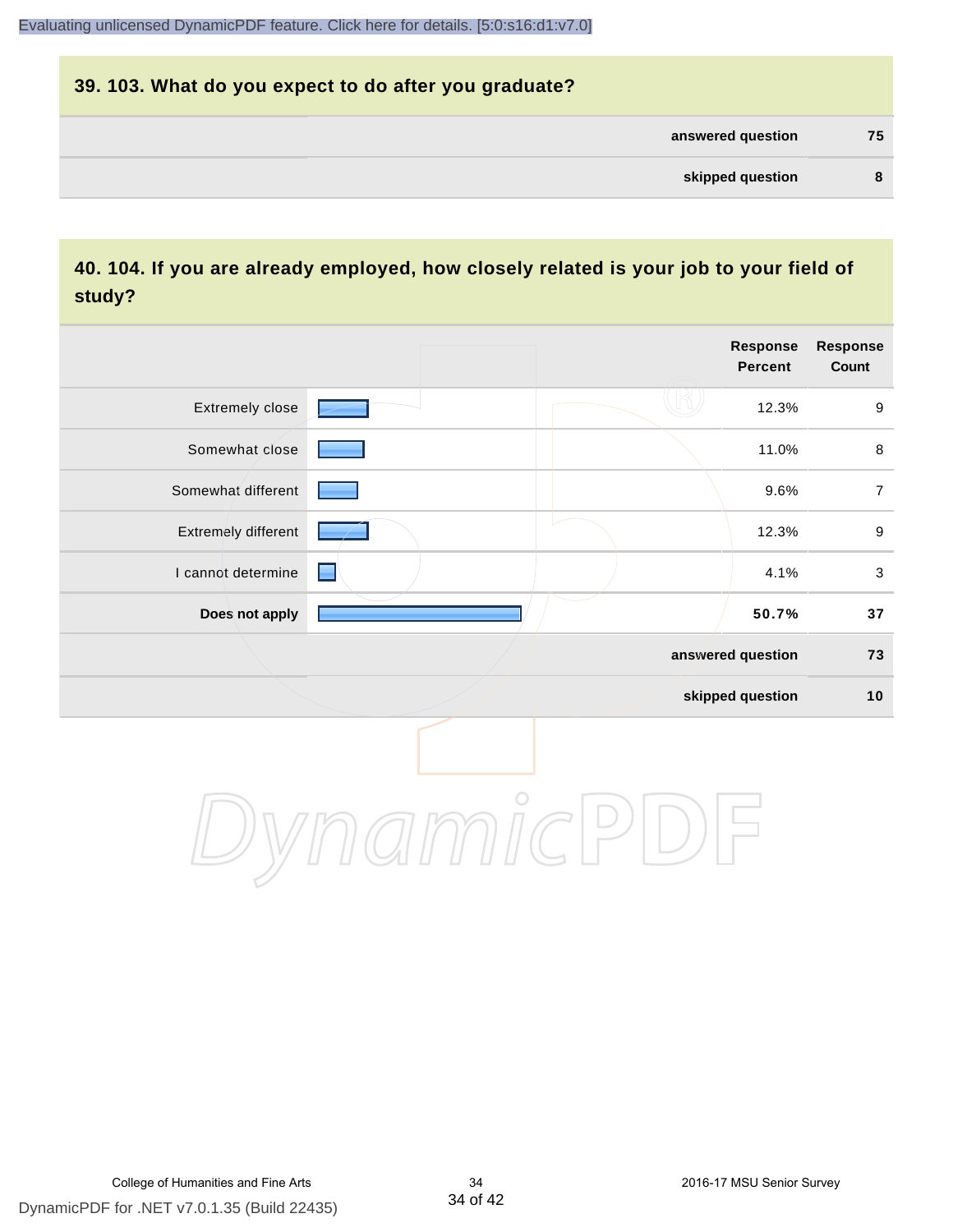# **41. 105. If you intend to work full-time, what do you expect your salary to be?**

|                     |                | <b>Response</b><br>Percent | Response<br>Count |
|---------------------|----------------|----------------------------|-------------------|
| Above \$75,000      |                | 0.0%                       | $\mathbf 0$       |
| \$65,000 - \$75,000 | $\blacksquare$ | 1.4%                       | $\mathbf{1}$      |
| \$55,000 - \$64,999 | $\blacksquare$ | 4.1%                       | $\mathfrak{S}$    |
| \$45,000 - \$54,999 |                | 5.5%                       | $\overline{4}$    |
| \$35,000 - \$44,999 |                | 34.2%                      | ${\bf 25}$        |
| \$25,000 - \$34,999 |                | 17.8%                      | 13                |
| Below \$25,000      |                | 11.0%                      | $\,8\,$           |
| Does not apply      |                | 26.0%                      | $19$              |
|                     |                | answered question          | 73                |
|                     |                | skipped question           | 10                |
|                     |                |                            |                   |
|                     | $\bigcirc$     |                            |                   |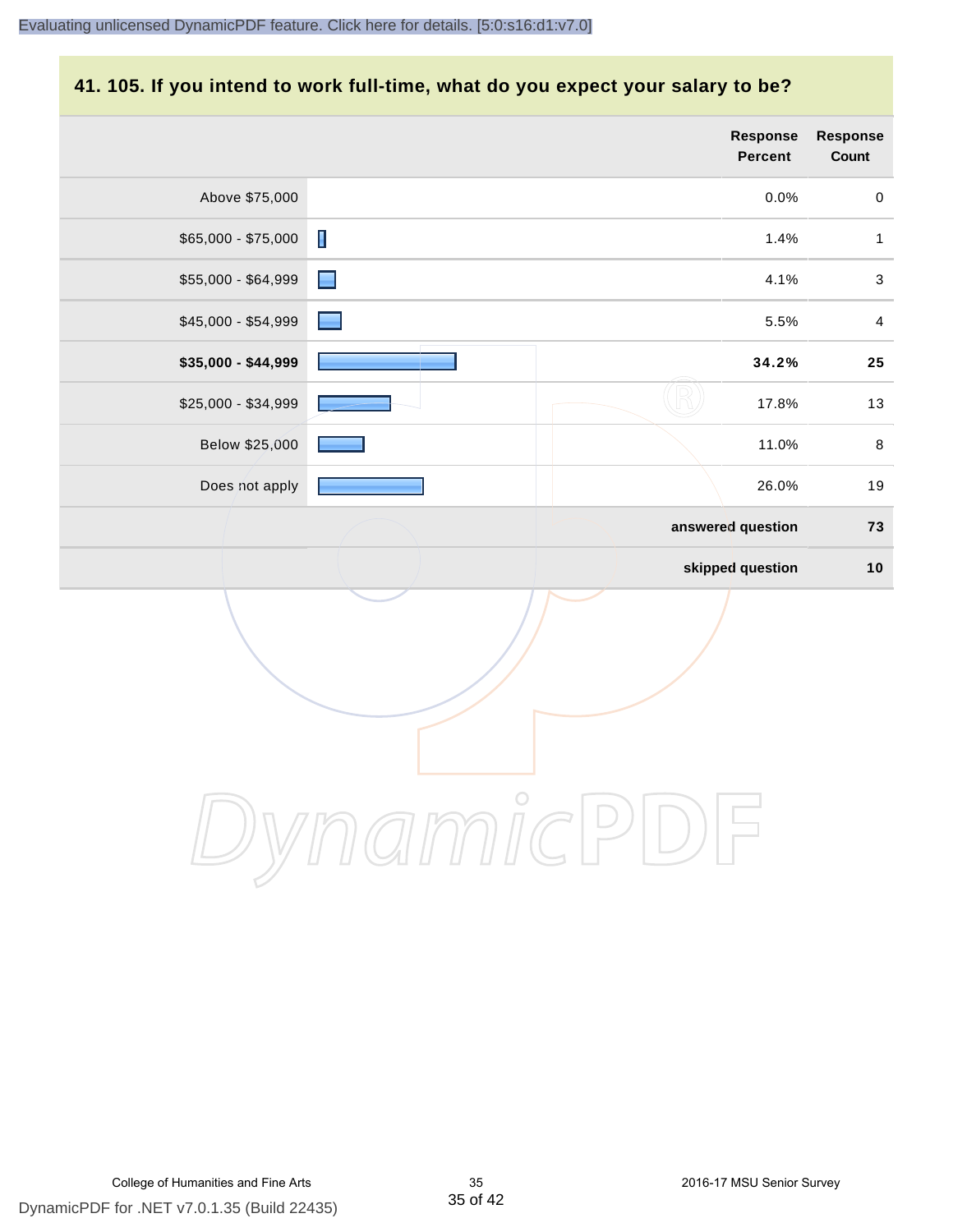#### **41. 105. If you intend to work full-time, what do you expect your salary to be?**

| answered question | 73 |
|-------------------|----|
|                   |    |

## **42. 106. If you intend to continue your education, please indicate which statement best describes the institution you will attend.**

|                                        |  | <b>Response</b><br><b>Percent</b> | <b>Response</b><br>Count |
|----------------------------------------|--|-----------------------------------|--------------------------|
| <b>Murray State University</b>         |  | 20.3%                             | 15                       |
| University/College in Kentucky         |  | 13.5%                             | 10                       |
| University/College outside<br>Kentucky |  | 36.5%                             | 27                       |
| Does not apply                         |  | 29.7%                             | 22                       |
|                                        |  | answered question                 | 74                       |
|                                        |  | skipped question                  | 9                        |
|                                        |  |                                   |                          |

#### **43. 107. "I would recommend Murray State University to a prospective student."**

|                       |                                                               | <b>Response</b><br>Percent | <b>Response</b><br>Count |
|-----------------------|---------------------------------------------------------------|----------------------------|--------------------------|
| <b>Strongly agree</b> |                                                               | 53.3%                      | 40                       |
| Agree                 | $\sqrt{2}$<br>$\overline{a}$<br>$\overline{\phantom{0}}$<br>ப | 44.0%                      | 33                       |
| Disagree              | I                                                             | 1.3%                       | 1                        |
| Strongly disagree     | $\blacksquare$                                                | 1.3%                       | 1                        |
|                       |                                                               | answered question          | 75                       |
|                       |                                                               | skipped question           | 8                        |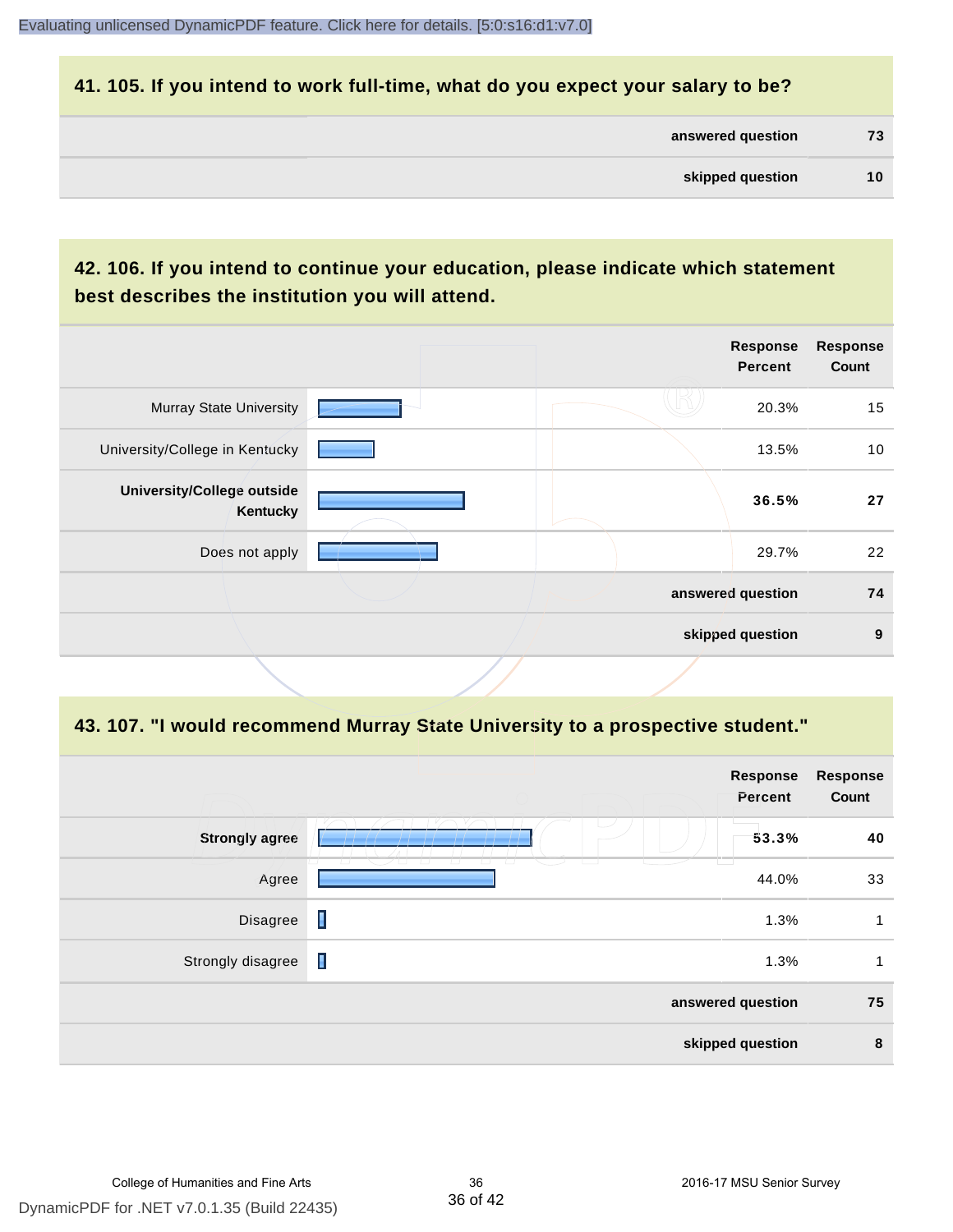| 44. Feedback:     |                   |
|-------------------|-------------------|
|                   | Response<br>Count |
|                   | 11                |
| answered question | 11                |
| skipped question  | 72                |

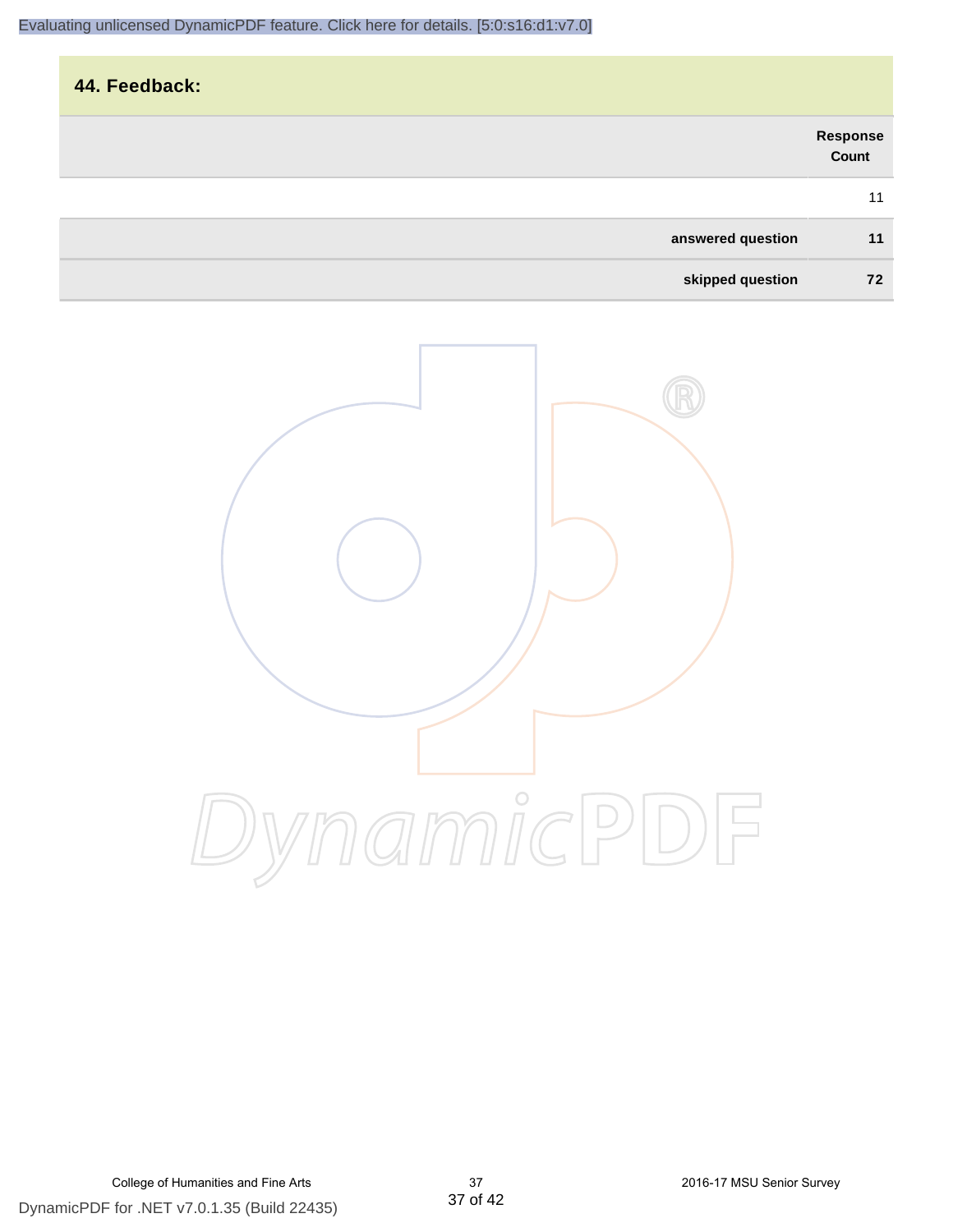|                                                 |  | <b>Response</b><br><b>Percent</b> | <b>Response</b><br>Count |
|-------------------------------------------------|--|-----------------------------------|--------------------------|
| Accounting                                      |  | 0.0%                              | $\mathbf 0$              |
| Advertising                                     |  | 0.0%                              | $\pmb{0}$                |
| <b>Business Administration</b><br>(associate's) |  | 0.0%                              | $\mathbf 0$              |
| <b>Business Administration</b><br>(bachelor's)  |  | 0.0%                              | $\pmb{0}$                |
| <b>Business GIS (certificate)</b>               |  | 0.0%                              | $\mathbf 0$              |
| <b>Computer Information Systems</b>             |  | 0.0%                              | $\pmb{0}$                |
| <b>Computer Science</b>                         |  | 0.0%                              | $\pmb{0}$                |
| Economics                                       |  | 0.0%                              | $\mathbf 0$              |
| Finance                                         |  | 0.0%                              | $\mathbf 0$              |
| <b>Graphic Communications Media</b>             |  | 0.0%                              | $\mathbf 0$              |
| <b>International Business</b>                   |  | 0.0%                              | $\pmb{0}$                |
| Journalism                                      |  | 0.0%                              | $\pmb{0}$                |
| Management                                      |  | 0.0%                              | $\mathbf 0$              |
| Marketing                                       |  | 0.0%                              | $\mathbf 0$              |
| Organizational Communication                    |  | 0.0%                              | $\pmb{0}$                |
| <b>Public Relations</b>                         |  | 0.0%                              | $\pmb{0}$                |
| <b>Television Production</b>                    |  | 0.0%                              | $\mathbf 0$              |
| <b>Telecommunications Systems</b><br>Mgmt       |  | 0.0%                              | $\mathbf 0$              |
|                                                 |  | answered question                 | $\pmb{0}$                |
| skipped question                                |  | 83                                |                          |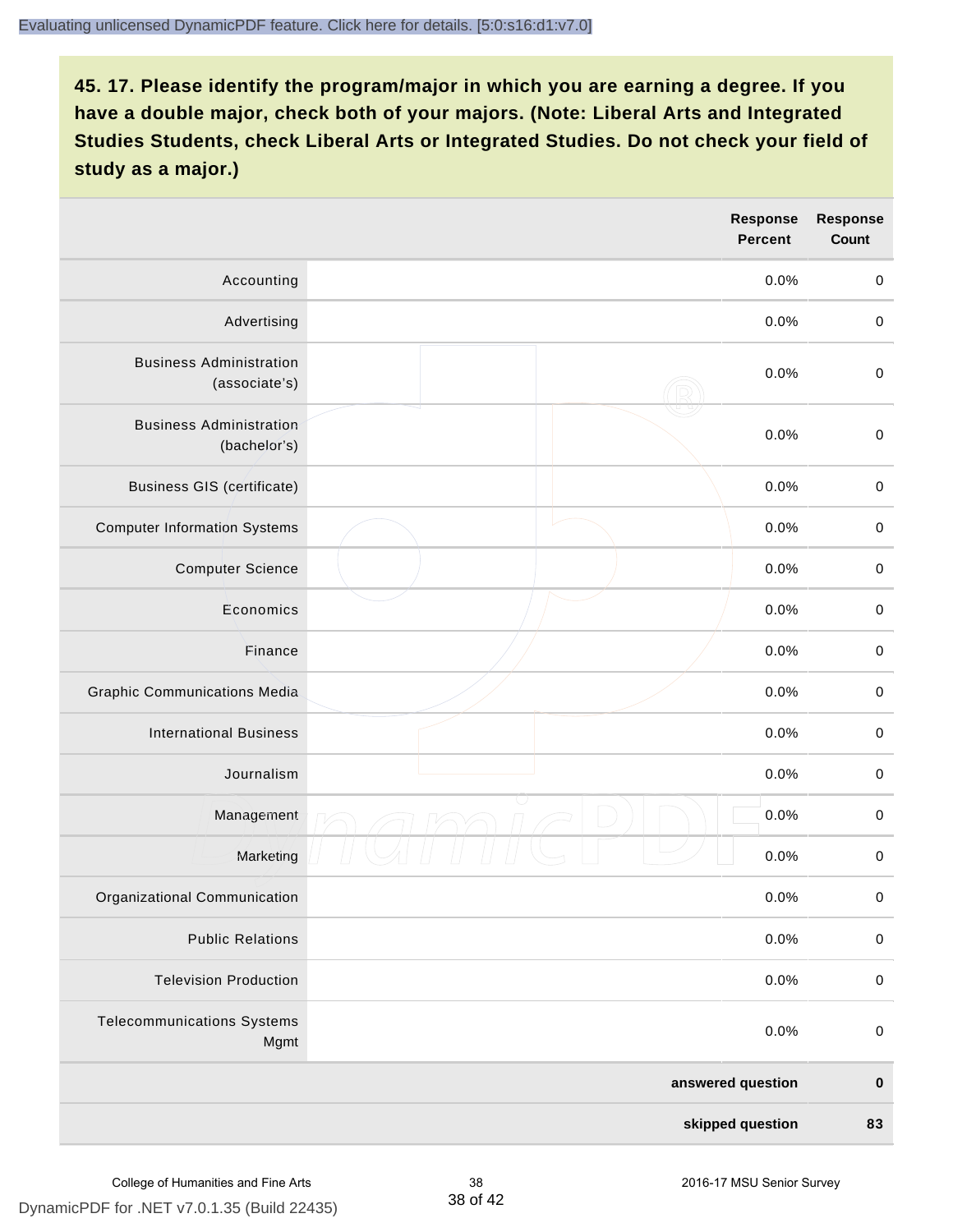| <b>Career &amp; Technical Education</b><br>(associate's) | 0.0%              | $\pmb{0}$   |
|----------------------------------------------------------|-------------------|-------------|
| <b>Career &amp; Technical Education</b><br>(bachelor's)  | 0.0%              | $\mathbf 0$ |
| <b>Criminal Justice</b>                                  | 0.0%              | $\pmb{0}$   |
| <b>Elementary School Education</b>                       | 0.0%              | $\pmb{0}$   |
| Health & Physical Education                              | 0.0%              | $\pmb{0}$   |
| Interdisciplinary Early Childhood<br>Education           | 0.0%              | $\pmb{0}$   |
| Learning & Behavior Disorders                            | 0.0%              | $\pmb{0}$   |
| Middle School Education                                  | 0.0%              | $\mathbf 0$ |
| <b>Recreation &amp; Leisure Services</b>                 | 0.0%              | $\mathbf 0$ |
| Social Work                                              | 0.0%              | $\mathbf 0$ |
| Youth & Nonprofit Leadership                             | 0.0%              | $\mathbf 0$ |
| Art                                                      | 0.0%              | $\pmb{0}$   |
| Creative Writing (BFA)                                   | 0.0%              | $\pmb{0}$   |
| English                                                  | 0.0%              | $\pmb{0}$   |
| English Education (TESOL)                                | 0.0%              | $\pmb{0}$   |
| Philosophy                                               | 0.0%              | 0           |
| <b>International Affairs</b>                             | 0.0%              | $\pmb{0}$   |
| <b>Political Science</b>                                 | 0.0%              | $\mathbf 0$ |
| <b>Public Administration</b>                             | 0.0%              | $\mathbf 0$ |
|                                                          | answered question | $\pmb{0}$   |
|                                                          | skipped question  | 83          |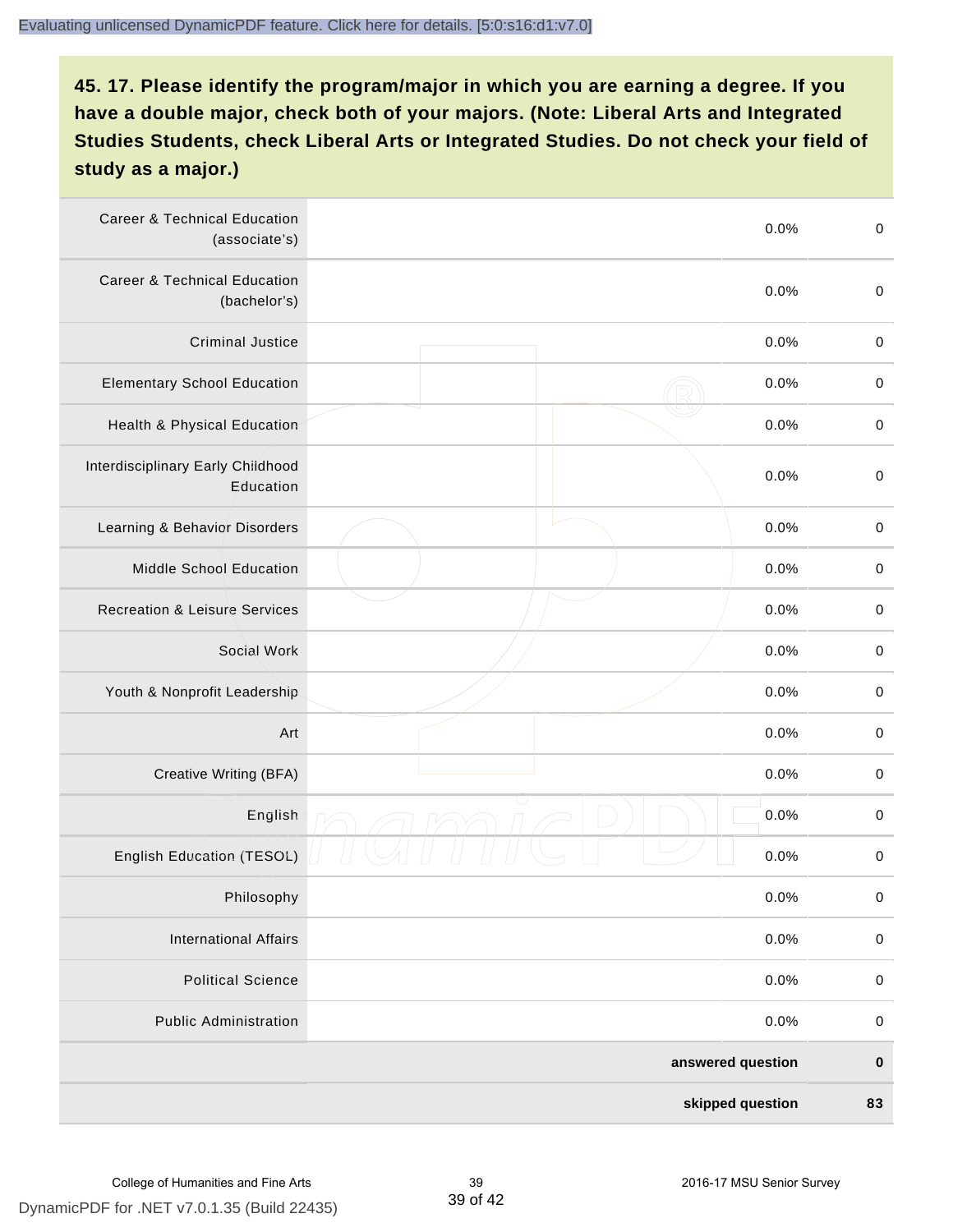| Sociology                                     | 0.0%               | $\mathbf 0$         |
|-----------------------------------------------|--------------------|---------------------|
| History                                       | 0.0%               | $\mathbf 0$         |
| <b>Liberal Arts</b>                           | 0.0%               | $\mathbf 0$         |
| French                                        | 0.0%               | $\pmb{0}$           |
| German                                        | 0.0%               | $\mathbf 0$         |
| Japanese                                      | 0.0%               | $\mathbf 0$         |
| Spanish                                       | 0.0%               | $\mathbf 0$         |
| Music                                         | 0.0%               | $\mathbf 0$         |
| <b>Music Business</b>                         | 0.0%               | $\pmb{0}$           |
| Psychology                                    | 0.0%               | $\mathbf 0$         |
| Theatre                                       | 0.0%               | $\mathbf 0$         |
| Biology                                       | 0.0%               | $\mathbf 0$         |
| Wildlife & Conservation Biology               | 0.0%               | $\mathbf 0$         |
| Chemistry                                     | 0.0%               | $\pmb{0}$           |
| <b>Applied Physics</b>                        | 0.0%<br>$\bigcirc$ | $\mathbf 0$         |
| <b>Engineering Physics</b>                    | 0.0%               | $\mathbf 0$         |
| Physics                                       | 0.0%               | $\mathsf{O}\xspace$ |
| Geosciences                                   | 0.0%               | $\mathbf 0$         |
| Civil Engineering Technology<br>(associate's) | 0.0%               | $\pmb{0}$           |
| Civil Engineering Technology<br>(bachelor's)  | 0.0%               | $\mathbf 0$         |
|                                               | answered question  |                     |
| skipped question                              |                    | 83                  |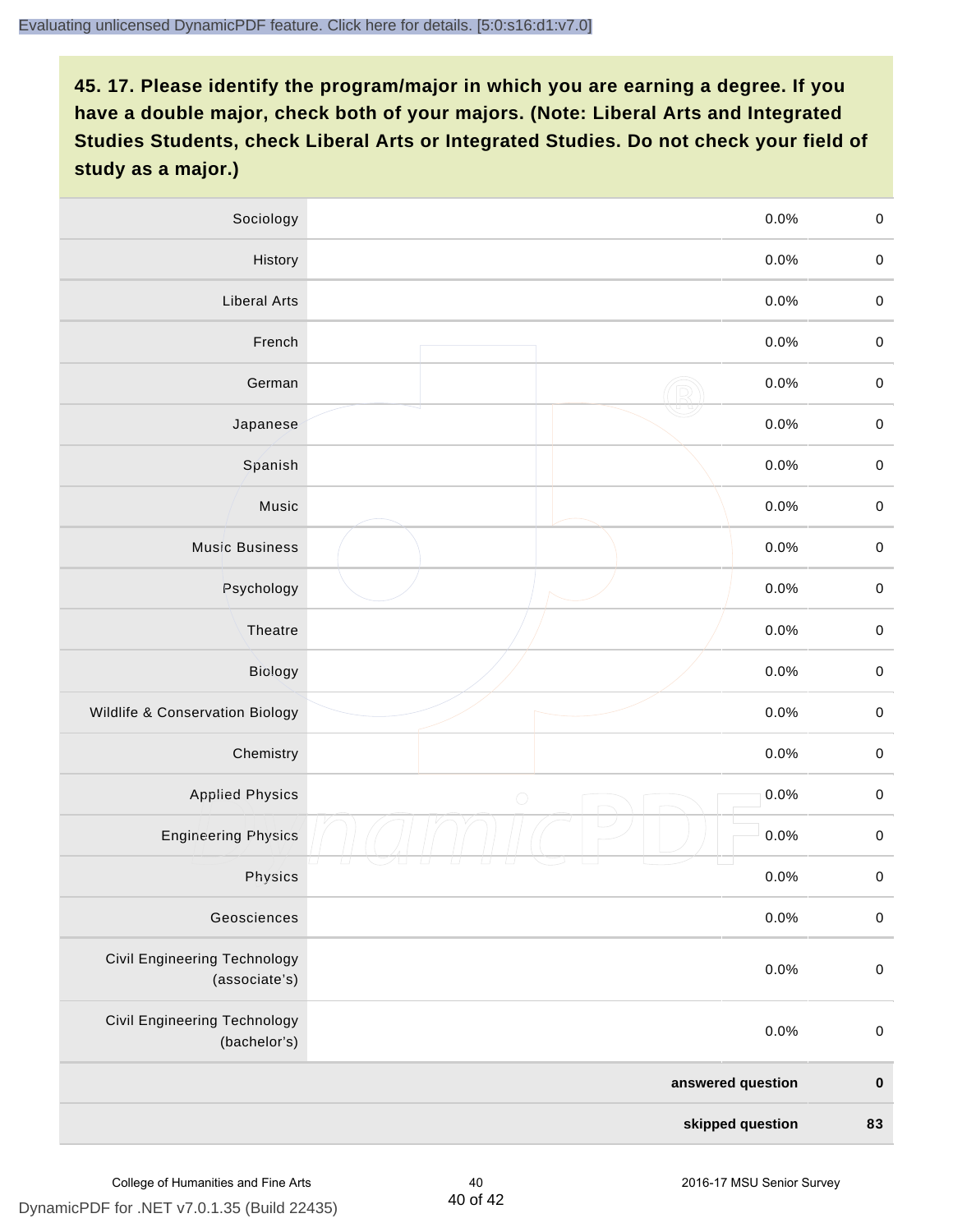| <b>Electromechanical Engineering</b><br>Technology | 0.0%              | $\mathbf 0$ |
|----------------------------------------------------|-------------------|-------------|
| <b>Engineering Graphics &amp; Design</b>           | 0.0%              | $\mathbf 0$ |
| <b>Interior Design</b>                             | 0.0%              | $\pmb{0}$   |
| <b>Manufacturing Technology</b>                    | 0.0%              | $\pmb{0}$   |
| Occupational Safety and Health                     | 0.0%              | $\pmb{0}$   |
| <b>Industrial Technology</b><br>(associate's)      | 0.0%              | $\pmb{0}$   |
| <b>Mathematics</b>                                 | 0.0%              | $\pmb{0}$   |
| <b>Telecommunications Systems</b><br>Mgmt          | 0.0%              | $\pmb{0}$   |
| Agricultural Science & Technology<br>(associate's) | 0.0%              | $\mathbf 0$ |
| Agricultural Science (bachelor's)                  | 0.0%              | $\mathbf 0$ |
| Animal Technology/Animal-Equine                    | 0.0%              | $\pmb{0}$   |
| Animal Technology/Vet Tech,<br>Pre-Vet             | 0.0%              | $\pmb{0}$   |
| Athletic Training                                  | 0.0%              | $\pmb{0}$   |
| <b>Communication Disorders</b>                     | 0.0%              | $\pmb{0}$   |
| <b>Exercise Science</b>                            | 0.0%              | $\pmb{0}$   |
| Nursing                                            | 0.0%              | $\mathbf 0$ |
| Nursing/RN to BSN                                  | 0.0%              | $\pmb{0}$   |
| Nutrition, Dietetics, & Food Mgmt                  | 0.0%              | $\,0\,$     |
|                                                    | answered question | $\pmb{0}$   |
|                                                    | skipped question  | 83          |